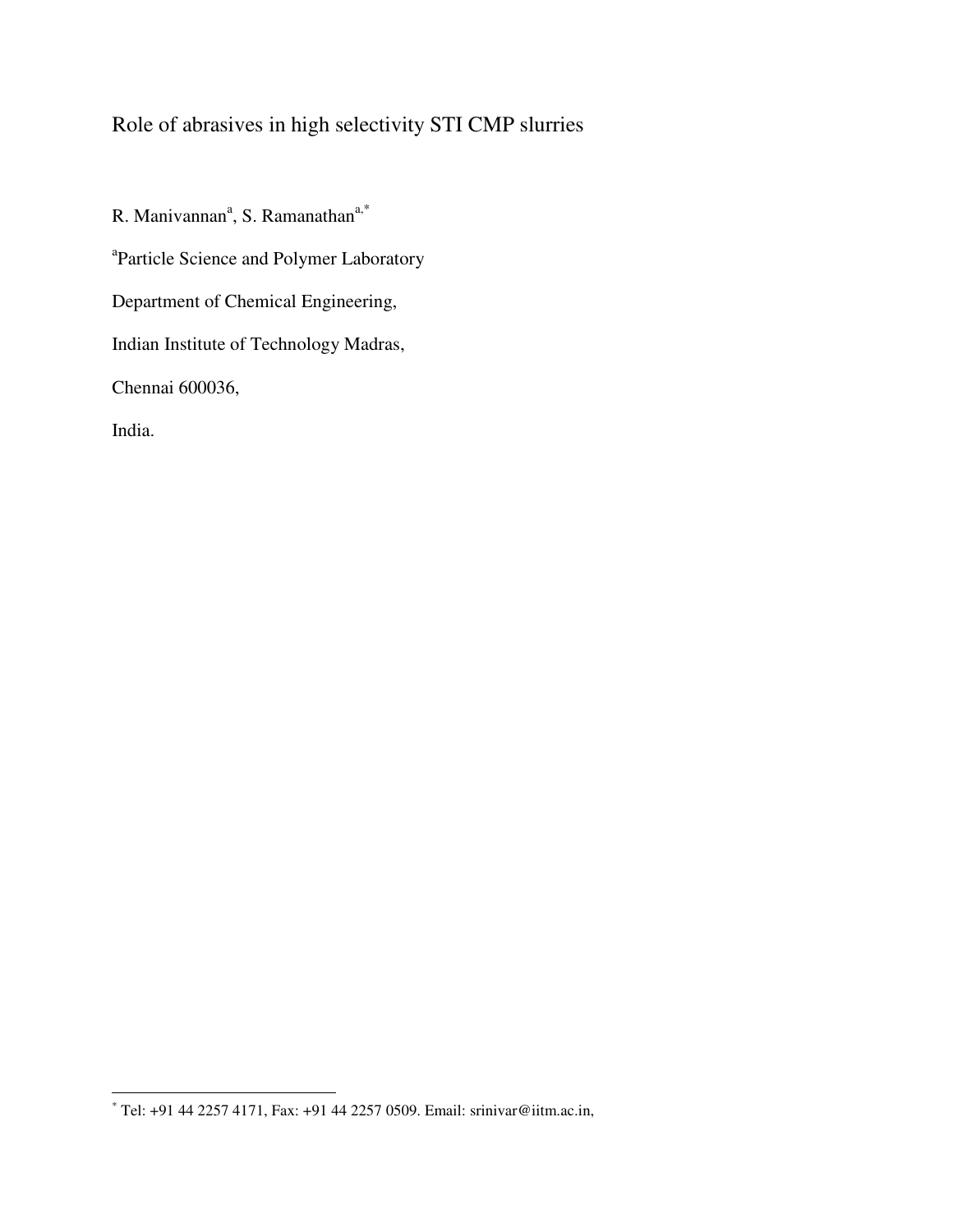## **Abstract**

In this study chemical mechanical planarization slurries for shallow trench isolation exhibiting high oxide to nitride polish rate selectivity were investigated and it was found that the abrasives play a major role in suppressing the nitride polish rate and enhancing selectivity. When glutamic acid is used as a selectivity enhancing additive, only ceria based slurries exhibit high selectivity while silica based slurries show low selectivity under identical conditions. A mechanism involving active sites on the ceria abrasive and interaction of glumatic acid with the active sites is proposed to explain the role of abrasive in enhancing selectivity.

*Keywords:* Chemical mechanical planarization; shallow trench isolation; glutamic acid; ceria; silica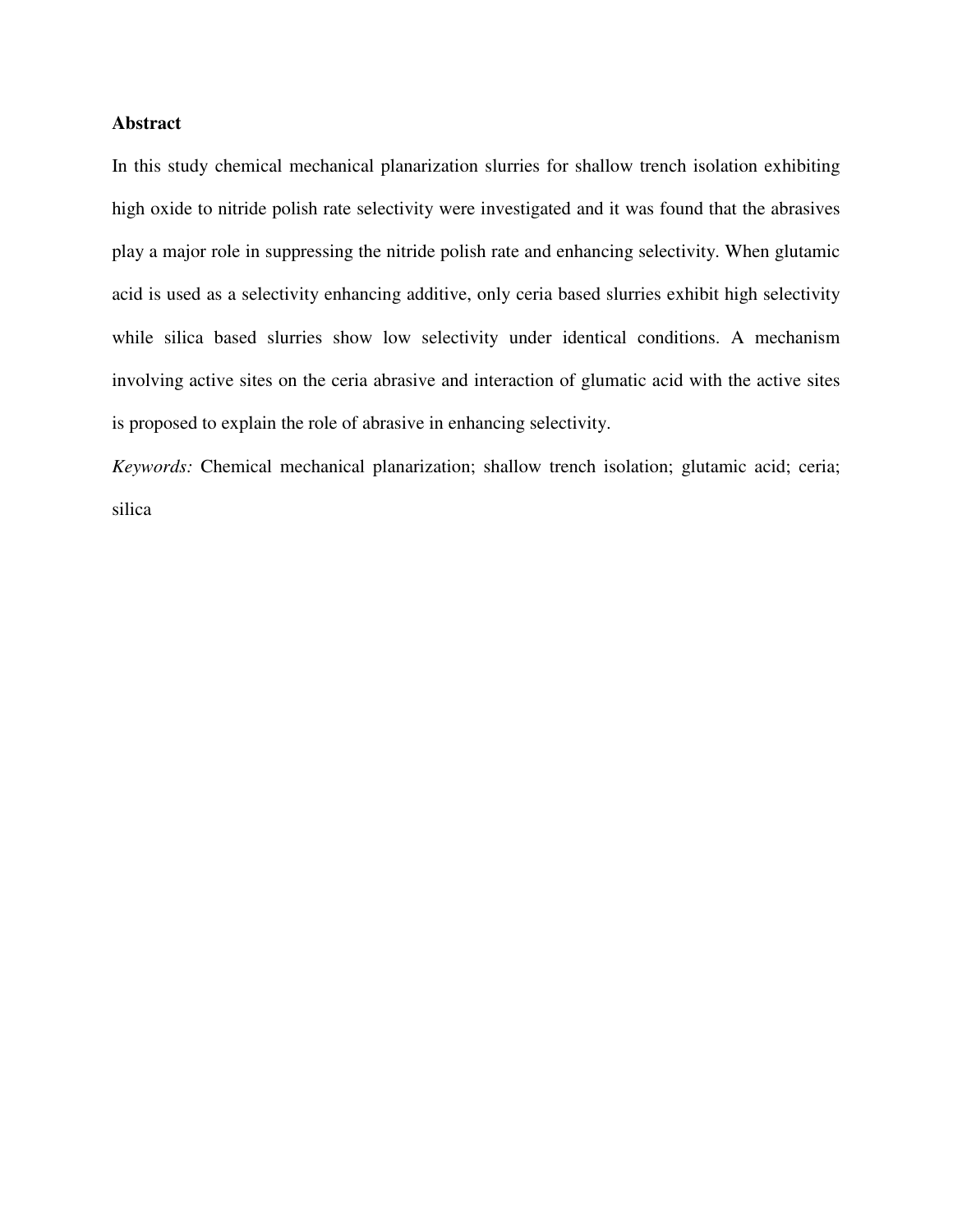#### **1. Introduction**

Chemical Mechanical Planarization (CMP) is an important process in semiconductor chip fabrication [1,2]. In the CMP process, excess material is removed and the surface is planarized by the action of chemical and mechanical forces. Shallow Trench Isolation (STI) has become a key technology for device isolation in recent times [3]. In this method, a shallow trench is made on the silicon wafer between active devices, silicon dioxide is deposited over the trench as well as the active area and the excess silicon dioxide is removed by CMP. The oxide remaining in the shallow trench would isolate the transistors. Transistors isolated by STI show much better performance than those isolated by the conventional local oxidation of silicon (LOCOS) method. In order to achieve good performance, the polish has to stop just when all the excess oxide is cleared. The wafer is overpolished to ensure that excess oxide is cleared throughout the wafer. Silicon nitride is used as a stop layer for this purpose. However, slurries consisting of only abrasives tend to polish silica as well as silicon nitride. The ratio of polish rate of oxide to the polish rate of nitride, called selectivity, has to be enhanced to achieve a robust CMP process with sufficient overpolish margin. Normally, certain chemicals called additives are added to the slurry to enhance the selectivity. Besides a good, controllable selectivity, the STI CMP slurry should provide a good oxide polish rate and exhibit low pH sensitivity for both oxide and nitride polish rates. A low oxide polish rate is undesirable, even if the slurry provides high selectivity by completely suppressing the nitride polish rate. This is because the excess oxide has to be cleared quickly, to enhance the throughput. Normally polishing is performed based on estimated polish rates although in-situ end point techniques are being introduced. Thus the oxide polish rate should not be sensitive to slight changes in pH. STI slurries may be classified as low selectivity slurries (LSS) if the selectivity ratio is less than 10, as medium selectivity slurries (MSS) for a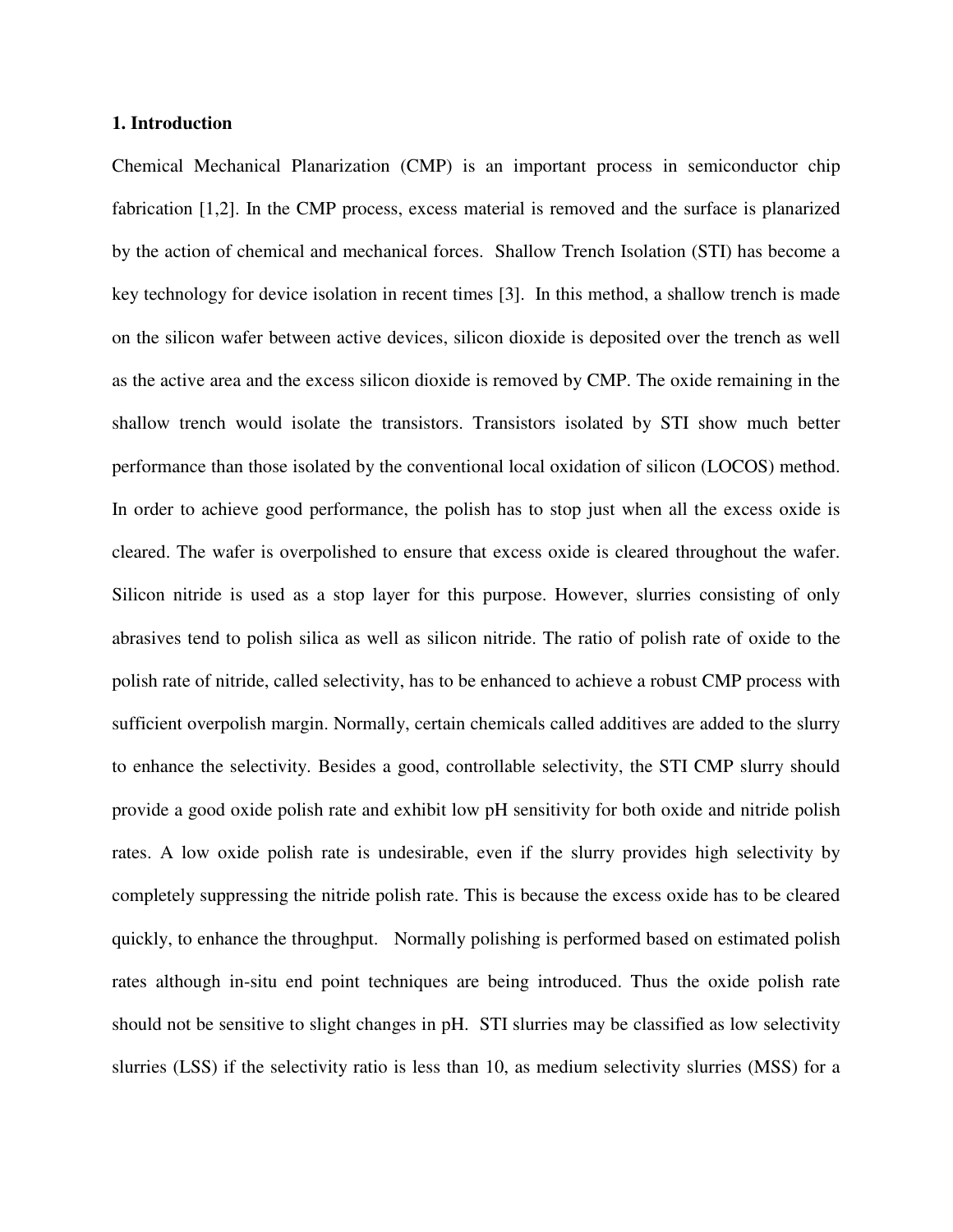selectivity ratio between 10 and 50 and as high selectivity slurries (HSS) if the selectivity ratio is greater than 50. While this classification is somewhat arbitrary, it can be used to differentiate between slurries of different range of selectivities since the mechanism of action itself may be different for slurries of different classes. High selectivity can be achieved by adding certain chemicals that inhibit nitride polish rate without changing the oxide polish rate significantly.

Most of the information regarding HSS is available in patents and very few research articles are available in public literature. The slurries with enhanced selectivities are based on either silica abrasives or ceria abrasives. Two exceptions are the demonstration of a selectivity of 72 with titania based slurries with L-Proline as additive [4] and a selectivity of 44 with silicon nitride abrasive based slurry with gluconic acid as additive [5]. The details of silica based slurries available in the literature is summarized below. Morrison and Hunt [6] reported that slurries with silica and tetra methyl ammonium hydroxide (TMAH) and hydrogen peroxide increase the selectivity to 30 in the pH range of 11.1 to 11.7. It was also reported that the role of hydrogen peroxide was to bring the pH down from 13 to 11, since the abrasive particles settle at the higher pH. While the exact silica content of the slurry was not reported, based on the slurry components, it can be estimated to be in the range of 10 wt%. The report did not indicate if the increased selectivity is achievable without TMAH or hydrogen peroxide and no mechanism is proposed to explain the inhibition of nitride polish rate.

A high selectivity slurry consisting of Silica (25 wt%) and tetramethyl ammonium fluoride (TMAF) and hydrogen peroxide, with the pH adjusted with KOH was used to polish the patterned wafers [7,8] but the exact selectivity and the pH of the slurry was not reported. The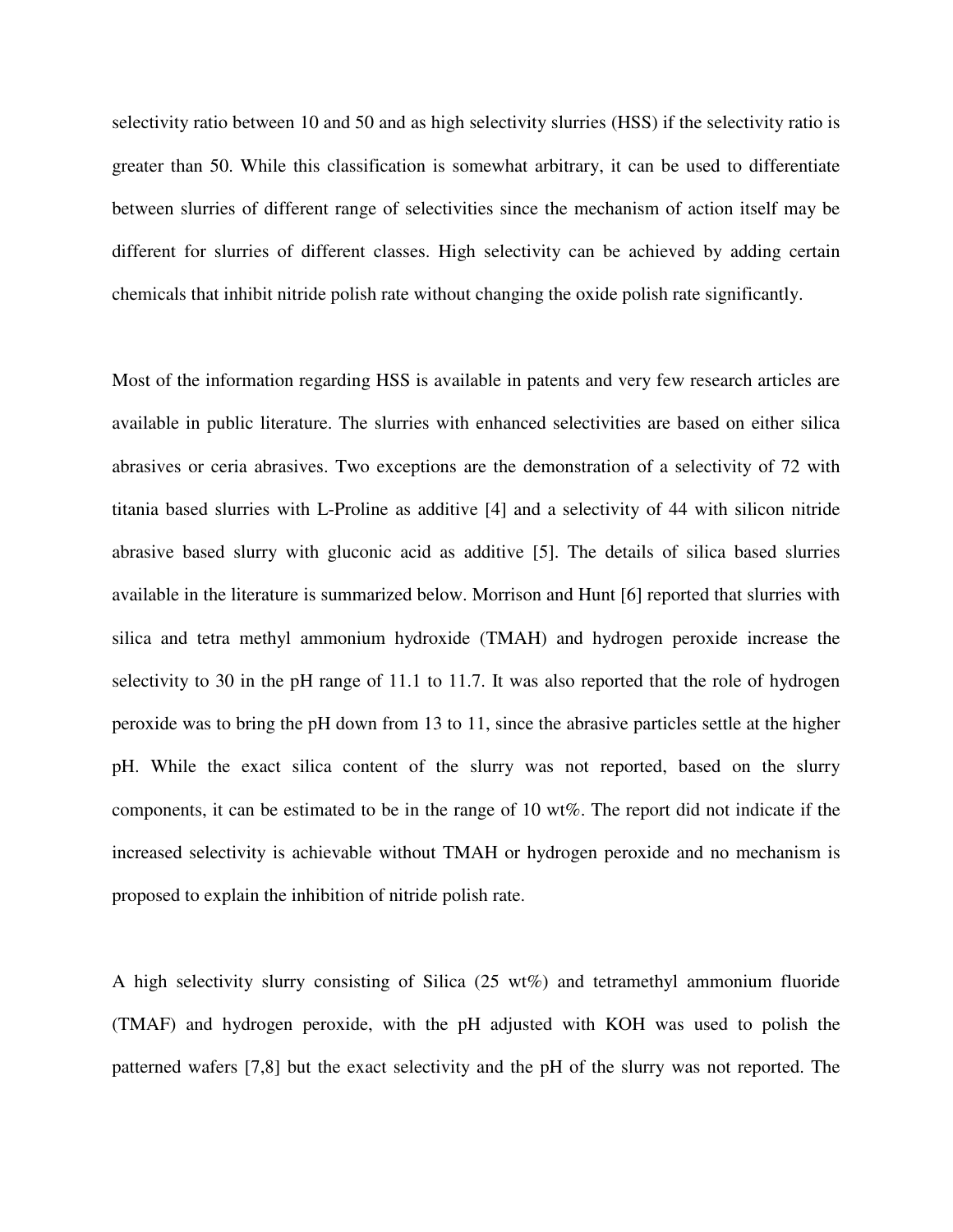addition of tri ethanol amine (TEA) to slurries based on colloidal silica abrasives was reported to increase the selectivity to 23 [9]. Aging the slurry for 30 days increased the selectivity to 28. The slurry contained 12 wt% silica and 30 wt% TEA and resulted in an oxide polish rate of 87 nm/min. A higher concentration of TEA resulted in lowering the oxide polish rate and hence was not utilized. The addition of a select group of surfactants lead to slurries with very high selectivities (> 100) in the pH range of 2.2 and 3.4 [10]. . The surfactant should be a sulfate of alcohol or sulfonic acid and its salt or sulfuric acid ether salt. Increasing the pH to values above 4 reduced the selectivity dramatically. The silica content of the slurry varied between 25 to 30 wt%. Grover et.al. (1998) reported that silica slurries containing 4 wt% solids, and varying concentrations of cerium nitrate and acetic acid leads to a moderate selectivity of 35, when the pH was 4[11]. Since the role of cerium salt and the acid are not clear, these may not be classified as purely silica based or ceria based slurries. Thus it is clear that silica based slurries with suitable additives, exhibit moderate to high selectivities in the acidic pH range. Typical solid content of silica slurries was in the range of 10 to 20 wt%.

Many ceria based high selectivity slurries have been proposed for STI polishing and the details are summarized below. Ceria based slurries with cerium salt and acetic acid were reported to yield a moderate selectivity of 28 at a pH of 4.2[11, 12]. However, a later report [13] mentioned that increasing the pH of the slurries containing ceria, cerium salt and acetic acid from 4 to 5.8 or above reduced the selectivity dramatically from 28 to 1.35 or less. It was also reported [13] that slurries containing 4% ceria, 4% silica and ammonium persulfate (APS) as oxidizer shows a high selectivity of over 100 at a pH of 4.5. Without the addition of APS the selectivity was low, but it is not clear if both the ceria and silica abrasives are necessary to maintain the high selectivity.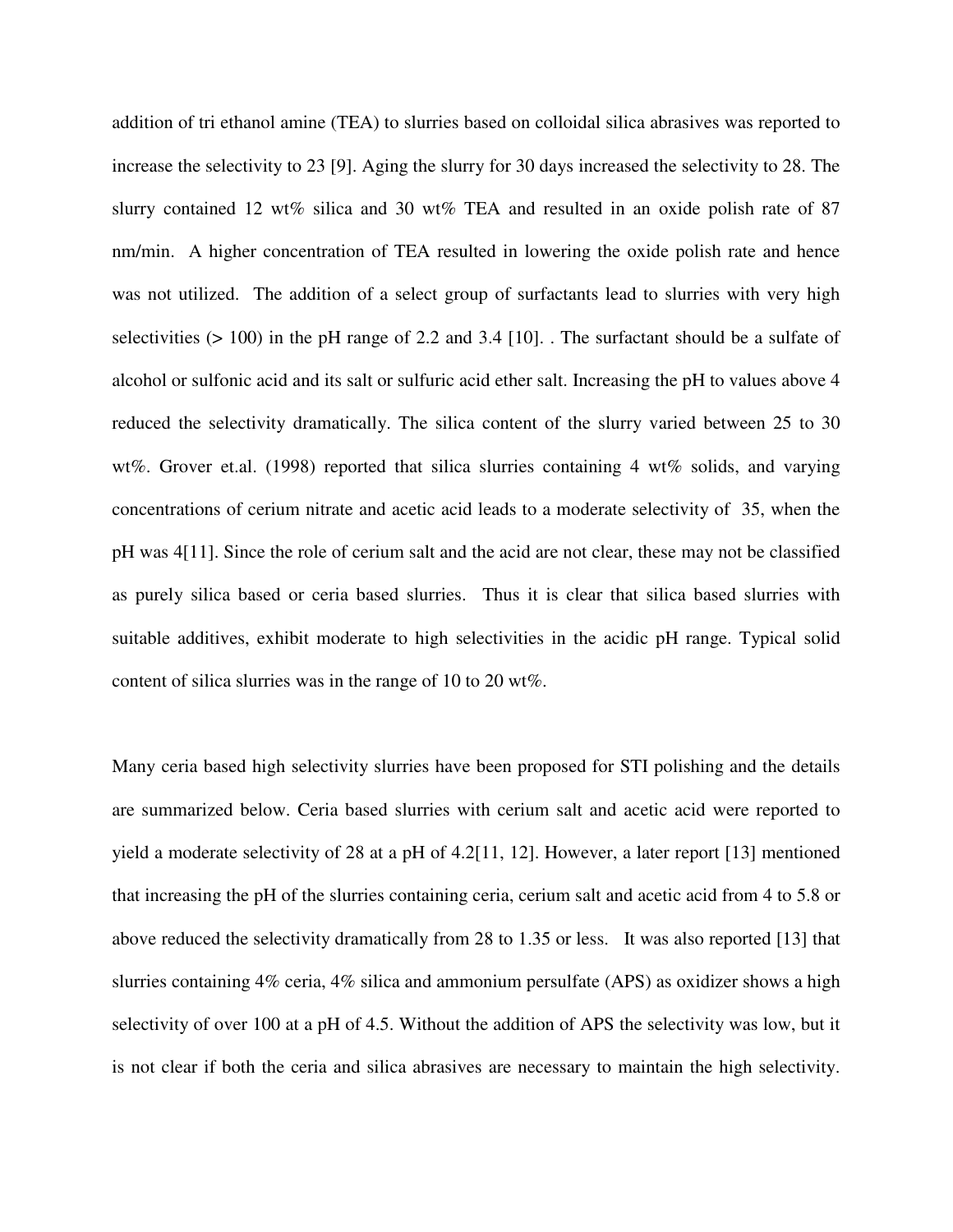The role of each component in enhancing the selectivity is not clear. Ceria slurries (consisting of solids in the range of 0.5 to 2 wt%) with carboxylic acids or organic compounds with  $-SO<sub>3</sub>H$ group were reported to enhance the selectivity[14]. Various carboxylic acids such as lactic acid, malic acid, tartaric acid have been used as additives and in the pH range of 6.2 to 8.2 yielding a moderate to high selectivity in the range of 44 to 64. Additives such as glutamic acid and aspartic acid exhibited selectivity in the range of 100 in the pH range of 3.3. Lauryl benzene sulfonic acid at a pH of 7.5 also yielded a selectivity of 61.

Hosali et.al. [15] reported that ceria slurries containing solids in the range of 0.45 to 5 wt% in presence of potassium hydrogen phthalate (KHP) and a suitable surfactant provided an enhanced selectivity of well over 100 in the pH range of 6.5 to 7. However, the selectivity dropped dramatically when the pH was changed to 7.5 or 4 or 10. The exact role played by KHP or the surfactant is not clear. It was claimed that presence of an organic compound with two or more dissociable protons (such as carboxylic, hydroxyl, sulfonic and phosphonic groups) and a surfactant was necessary to obtain high selectivity [15-18]. Kido. et.al. [19] reported that ceria abrasives treated with silane based compounds lead to increased selectivity for slurries containing 1wt% solids maintained at a pH of 8.8. It was proposed that the silane coupling agent increased the affinity between the pad and the abrasives. It is not clear how that would explain the observed high selectivity. Further addition of a variety of organic acids with pH maintained at 7 or less, lead to selectivities as high as 233. It was mentioned that increasing the pH would increase the nitride polish rate, but no supporting data was provided to quantify the increase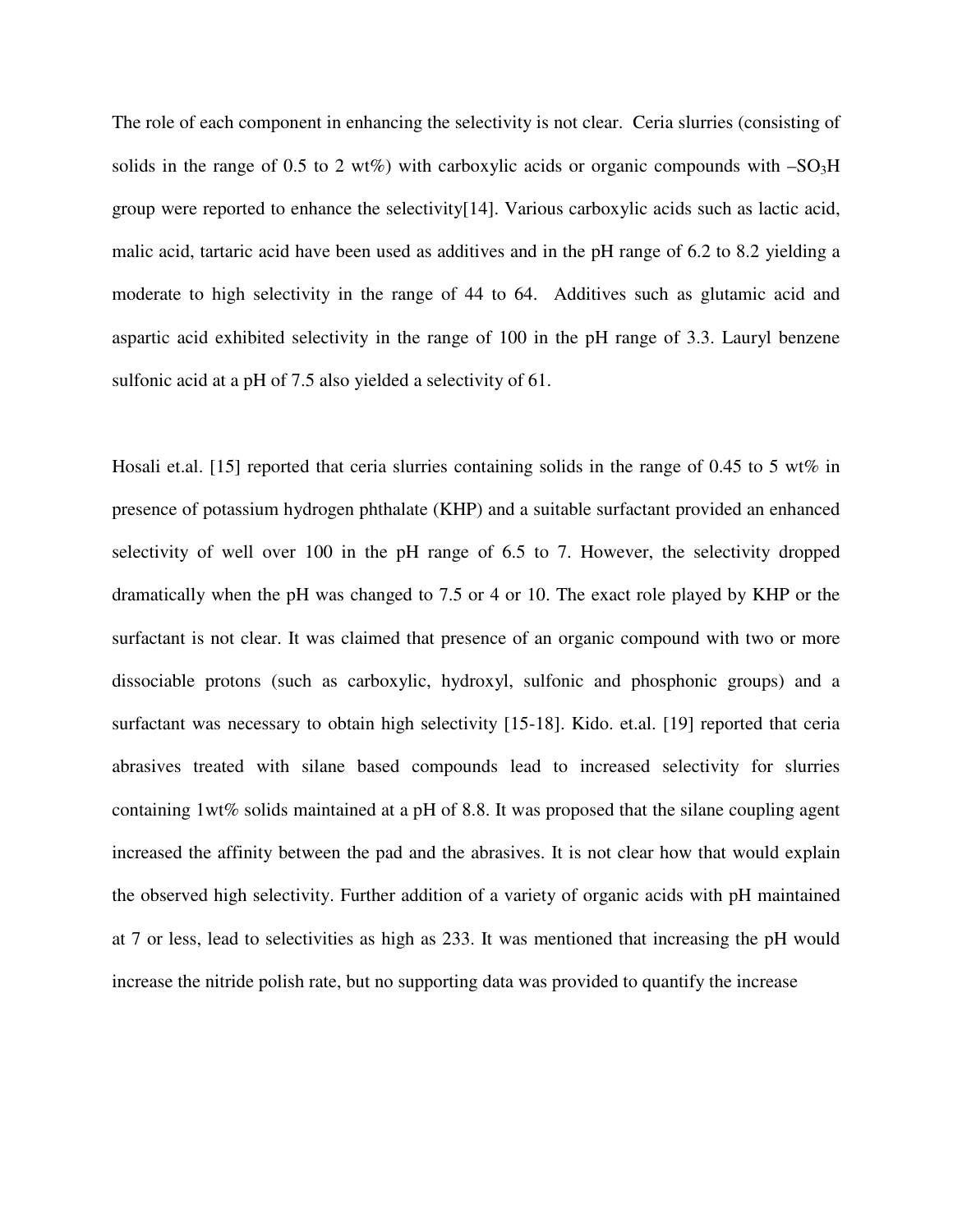Ceria based slurries with 1wt% ceria and amino acids as additives were reported to yield selectivity ratios of well over 100 [4, 20, 21]. It was also reported that the suppression of nitride polish rate by L-Proline was robust in a wide pH range of 6 to 10. An enhanced selectivity was also reported when the ceria abrasives were replaced by titania. It was proposed that the association of amino acids with the work surface probably resulted in suppression of nitride polish rate. While many amino acids suppress the nitride polish rate without adversely affecting the oxide polish rate, some amino acids such as L-Arginine and L-Lysine were reported [22] to suppress both nitride and oxide polish rates. In those cases, the additional amine group present in the two amino acids was proposed to suppress of oxide polish rate also. Katoh et.al.[23] reported that the addition of acrylic acid based surfactants enhances the oxide to nitride selectivity to about 70. They attributed the nitride polish rate suppression to the selective adsorption of the additive onto the nitride surface. The pH of the slurry was not reported. In another report, Kim et.al. [24] showed that ceria slurries with poly methacrylate acid as additive provides a high selectivity at neutral pH while the selectivity was low at the alkaline and acidic pH range. In the alkaline pH range, both oxide and nitride surfaces exhibited high polish rates while in the acidic pH range, the polish rate was low for both the surfaces.

Edelbach et.al. [25] reported that ceria based slurries in the presence of organic polyols with three or more hydroxyl groups which do not have any dissociable protons will enhance the selectivity to more than 100. Examples of additives used include mannitol, sorbitol, xylitol, sorbose and dextrin which give selectivity in the range of 29 to 312. Mannitol based slurries showed good selectivity at a pH of 4 as well as 10. However, the selectivities at intermediate pH values are not reported. Addition of DNA or RNA or their building blocks in presence of three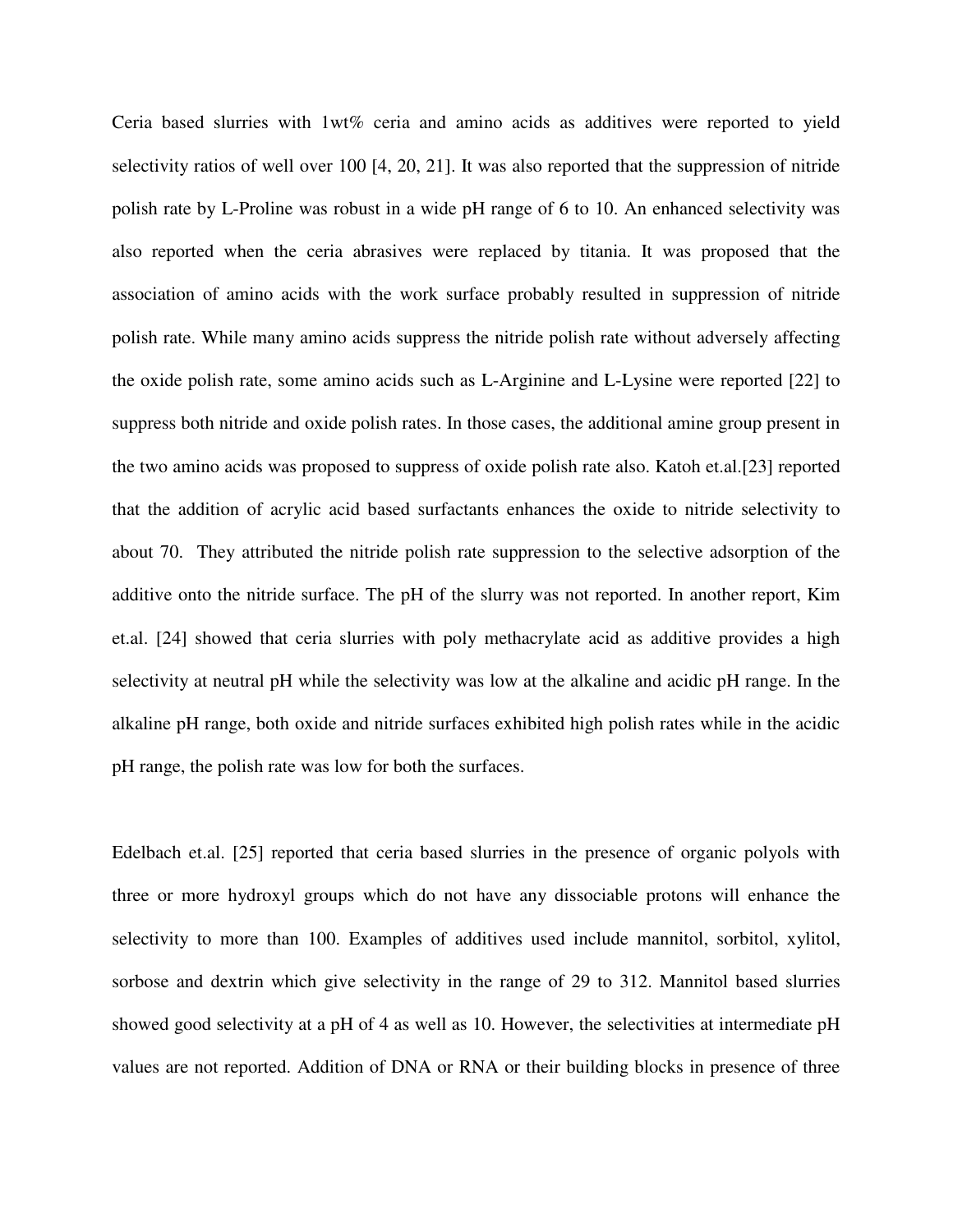types of surfactants together (cationic, non ionic and anionic) can increase the selectivity of ceria based slurries to a range of 40 to 50 [26,27]. It is to be noted that the building blocks of DNA or RNA are sugars, phosphates and nucleotide bases which have amino groups. The slurries contained two types of ceria particles with a total solid content of 1.5 wt% and surfactant concentrations of less than 1 wt%. The role and necessity of each component was also not discussed. It was also report that slurries containing L-proline exhibit a selectivity of 40. The pHs of the slurries was not reported.

A slurry from Hitachi chemicals [10,28] was reported to provide high selectivity but the composition was not given. It is a two component system mixed at the point of use, suggesting that the single component mix was possibly not very effective or may have led to other potential issues such as hard agglomeration and settling. W.G America and S.V. Babu [29] investigated the effect of proline and other amino acids on STI polish conducted at a pH of 9.7 and reported that high selectivity can be achieved by additives which contain an amino group in the alpha position. It was reported that the amino group should contain at least one hydrogen atom and hydrogen bonding was proposed to be responsible for suppression of nitride polish rate. Adsorption of the additive would interfere with the hydrolysis of the silicon nitride, thereby suppressing the nitride polishing. Two amino acids, Arginine and lysine were shown to suppress both oxide and nitride polish rates and it was proposed that they are likely to adsorb onto the oxide surface as well at the pH of 9.7 and hence suppress the oxide polish rate also.

P.W. Carter et.al. [30,31] reported that ceria based slurries containing 0.5 wt% solids with various organic chemicals, mainly organic acids, maintained at a pH of 5 yielded high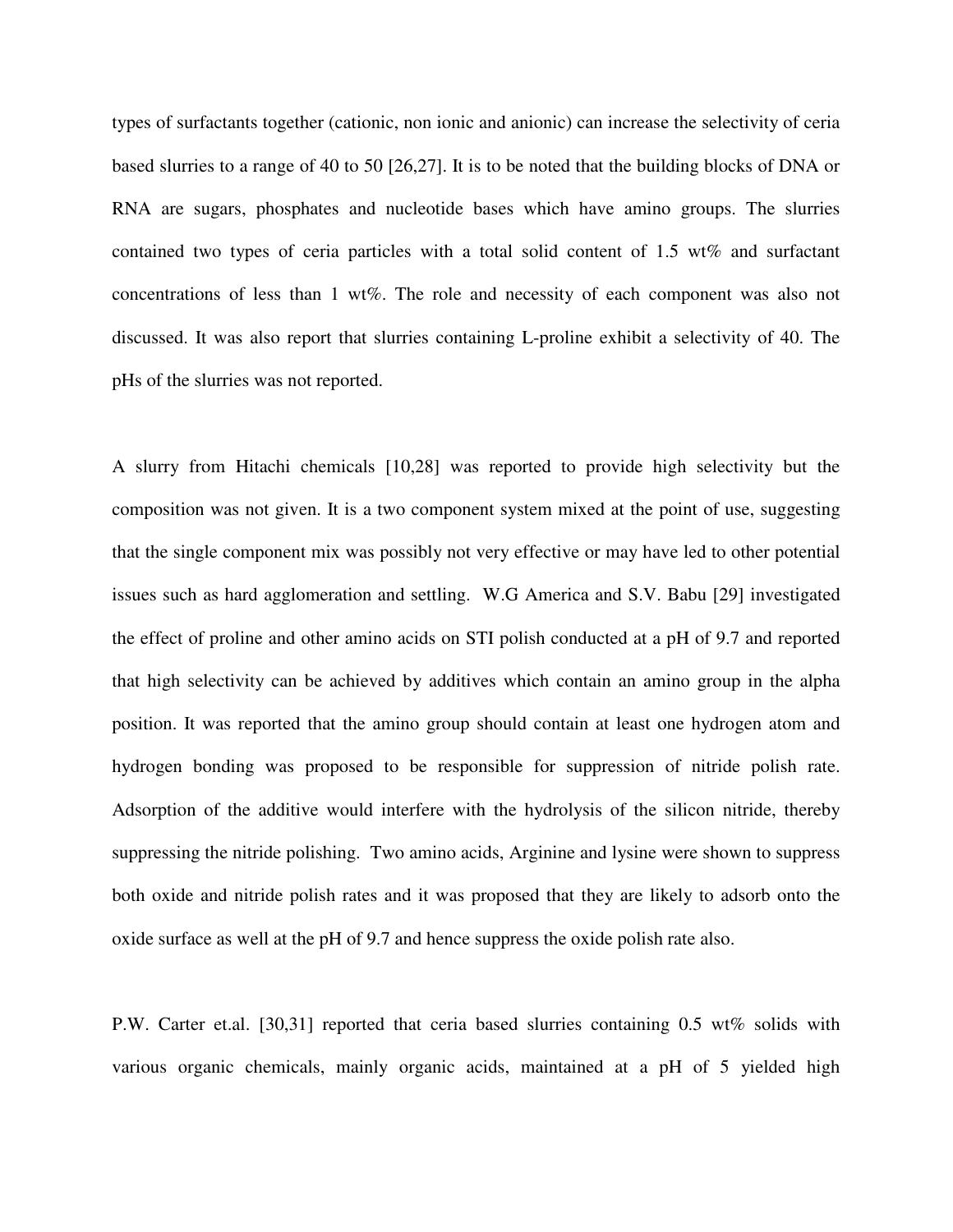selectivity. Interestingly, proline based slurries were reported to yield a low selectivity of 3 at a pH of 5 and malic acid provides a selectivity of 1.1 which is less than even a slurry without any additive. Among the additives which provide higher selectivities, two acids anthranilic acid and pyrrole-2-carboxylic acids were reported to exhibit very high sensitivity to pH. A change in pH of 0.6 units resulted in drastic reduction in selectivity. A third compound, 3-hydroxypicolinic acid showed a moderate drop in selectivity with change in pH. The oxide polish rate though showed more than 50% variation in the pH range of 4.4 to 5.6. For the other chemicals investigated, the effect of pH was not reported. They proposed that if the additive adsorbs onto both oxide and nitride, then both polish rates would be decreased, while if the additive interferes with the hydrolysis of the nitride surface only, then they would suppress only the nitride polish rate. It was concluded that organic molecules with a  $pK_a$  value between 3 and 7, with the exception of polyanionics, in slurry of pH 7 or less would enhance the selectivity.

In summary, ceria based slurries typically have less solid content compared to silica based slurries. A variety of additives exhibit very high selectivity values in ceria based slurries while only a limited set of additives yielded high selectivity in silica based slurries. In most of the cases, the selectivity is very sensitive to pH and in other cases, the sensitivity is not reported. The exceptions are the enhanced selectivity reported in the pH range of 6 to 10 for ceria slurries with L-proline as additive and the slurry with polyols as additives. Most of the reports show that the additives enhance the selectivity with only ceria or only silica. In order to understand the role of abrasives, experiments were conducted in identical conditions with different abrasive particles. Glutamic acid (Fig. 1), which was reported to influence the oxide and nitride polish rates and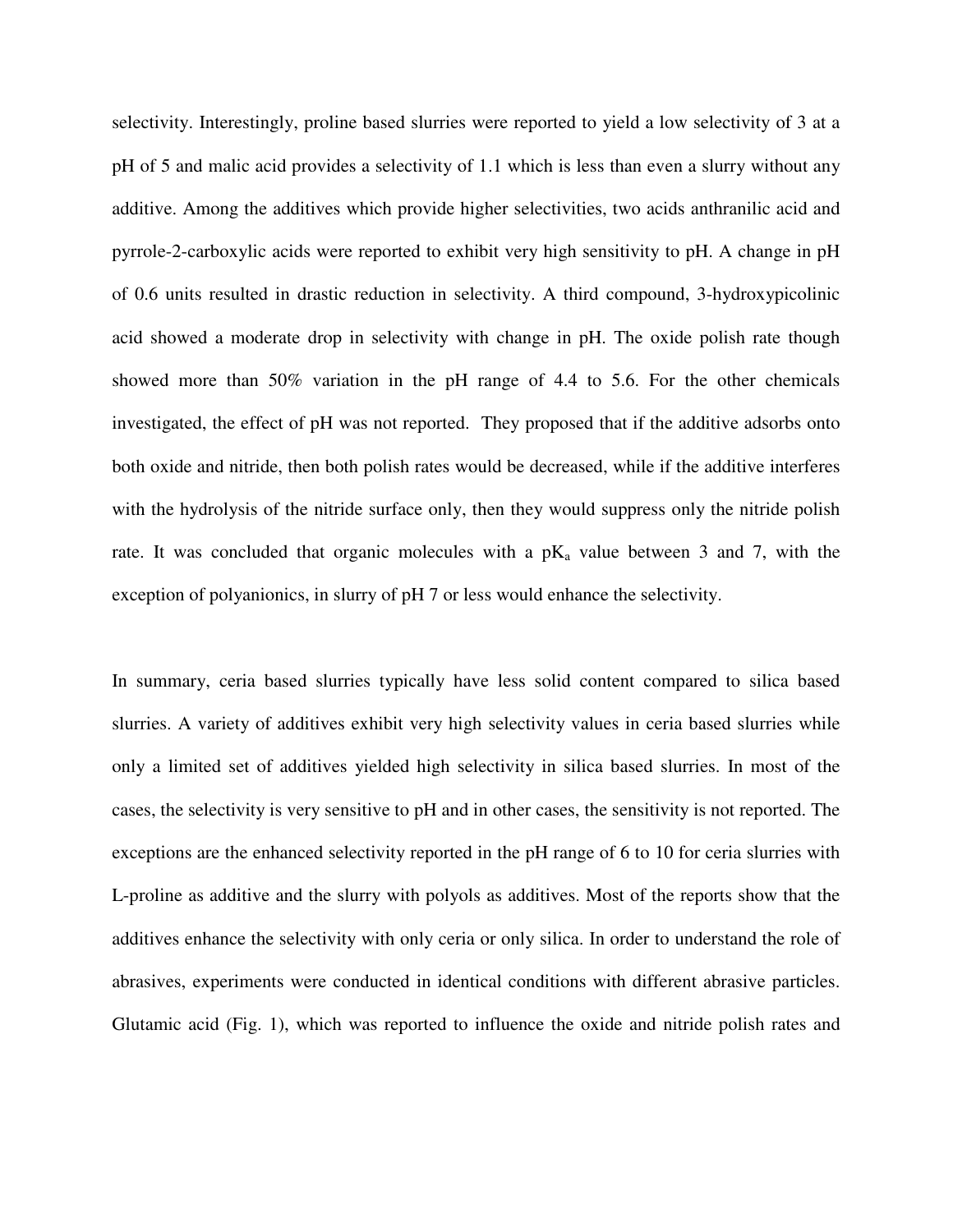selectivity [14,30,31], was chosen as the additives and the film polish rates were measured in a range of pH.

### **2. Experimental**

Commercial grade ceria particles (DCP-73A, Sodiff Inc, Korea) were used to prepare ceria slurries and fumed silica particles (Cab-o-sil M5, Cabot Sanmar, India) was used to prepare silica slurries. Ceria slurries contained 0.25 wt % solids and silica slurries contained 5 wt % solids. All the experiments were carried out at room temperature. The pH of the slurry was adjusted either by using KOH or  $HNO<sub>3</sub>$  solution. All the chemicals used were of analytical grade. MilliQ water (Millipore) was used for preparing the slurries. The slurries were continuously kept in suspension by using a magnetic stirrer to prevent settling of the abrasive particles. Slurry was fed to the CMP instrument at the centre through a peristaltic pump at a constant flow rate (60ml/min).

The wafers were polished in bench-top Struers (Labopol - 5 & Laboforce – 3) CMP instrument. LPCVD Silicon Nitride and thermal Silicon dioxide coated wafers (Semi Wafer Inc, Taiwan) were used for the polishing experiments. 1" square pieces were cut from the wafers and the pieces were used for the polishing experiments since larger samples could not be polished with this setup. A force of 20N was applied to the wafer and a speed of 100 rpm and 250 rpm was maintained for the turntable and the wafer holder respectively. Stacked pad (SUBA IV from Rodel Inc) was used for the experiments. Initially, the pad was soaked in distilled water for 24 hours and conditioned with dummy polish runs. After each run of experiment, the pad was conditioned with a silicon carbide grit paper and cleaned with a nylon brush to ensure consistent pad surface condition. After polishing, the wafers were rinsed and cleaned in the ultrasonication bath with MilliQ water to remove any abrasive particles. Subsequently, the wafers were dried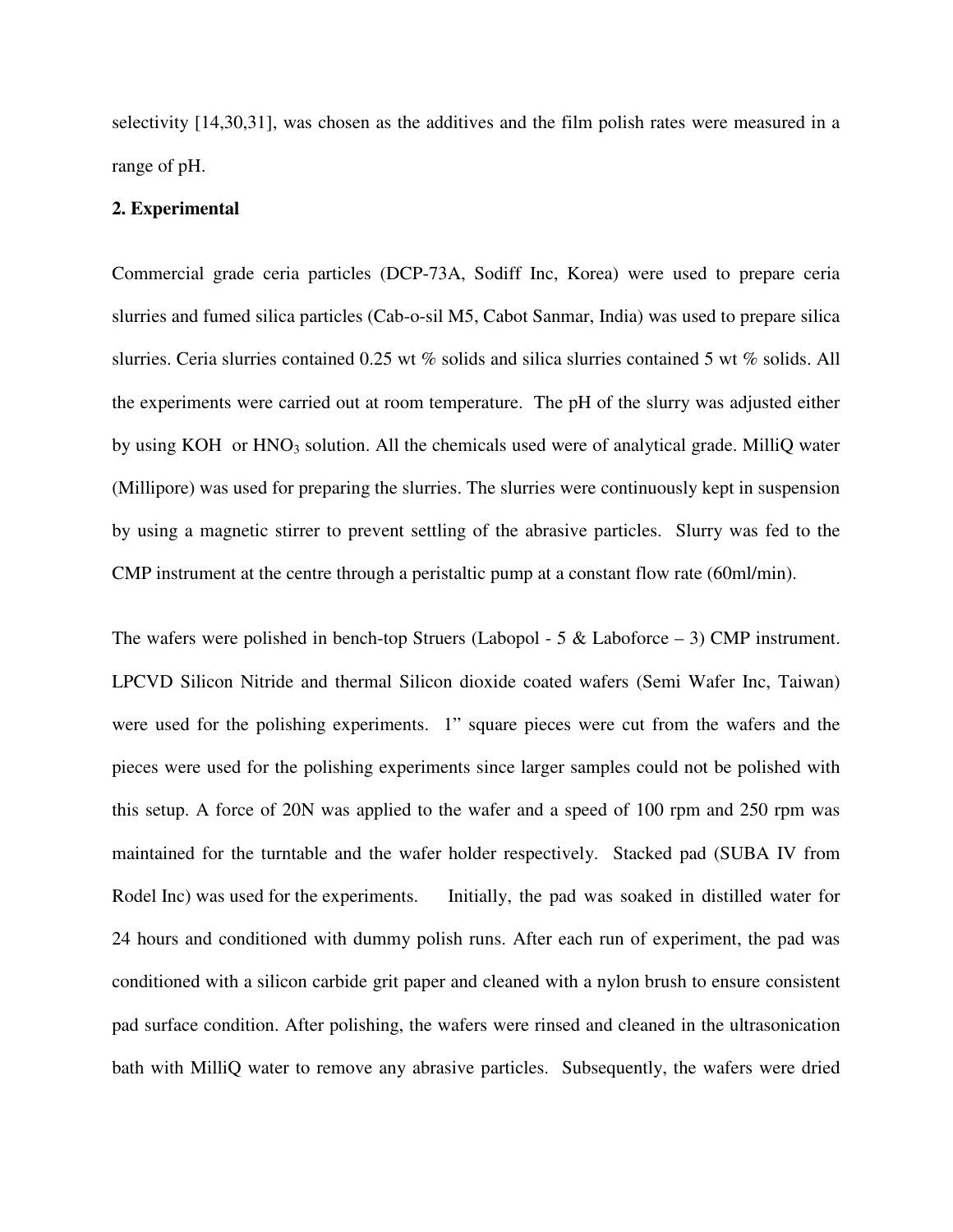with compressed air. The pre and post-polish thicknesses of the silicon oxide and silicon nitride films were measured using a Filmetrics F20-UV thin film analyzer to determine the polish rate. The thickness was measured at 5 locations and the average was taken as the representative thickness. The duration of each experimental run was 1 min. The experiments were repeated at least 3 times and the average value of the polish rates along with the standard deviation is reported.

## **3. Results and Discussion**

Fig. 2 shows the effect of pH on the polish rate of silica and silicon nitride, for Ceria based slurries without any additive. In most of the cases, the oxide to nitride polish rate selectivity is in the range of 3 to 7 and hence the slurry is a low selectivity slurry (LSS). At a pH of 3, the nitride polish rates are essentially zero while the oxide polish rate is about 17 nm/min. This does indicate that the selectivity is high. However, the oxide polish rate is very low and hence the slurry at that pH is not suitable for practical STI polishing. The nitride polish rate does not change significantly in the pH range of 7 to 11 and mostly decreases in the lower pH range. However, the oxide polish rate changes show an increasing trend with pH with two exceptions. The polish rate at a pH of 6 shows a local minimum and at a pH of 7 shows a maximum. It has been proposed that ceria abrasives in water would form surface hydroxyls which will facilitate the removal of silicate ions by adsorption[32, 33] It was predicted that the polish rate of silica will be a maximum if the slurry pH is the same as the point of zero charge (pzc) of the abrasive. The zeta potential of ceria is 6.8 [34] and hence, below a pH value of 6.8 ceria will be positively charged and thus the polish rate of silica with ceria abrasives would be a maximum in the pH range of 7-9[32]. The peak observed at a pH of 7 in the current results supports that hypothesis.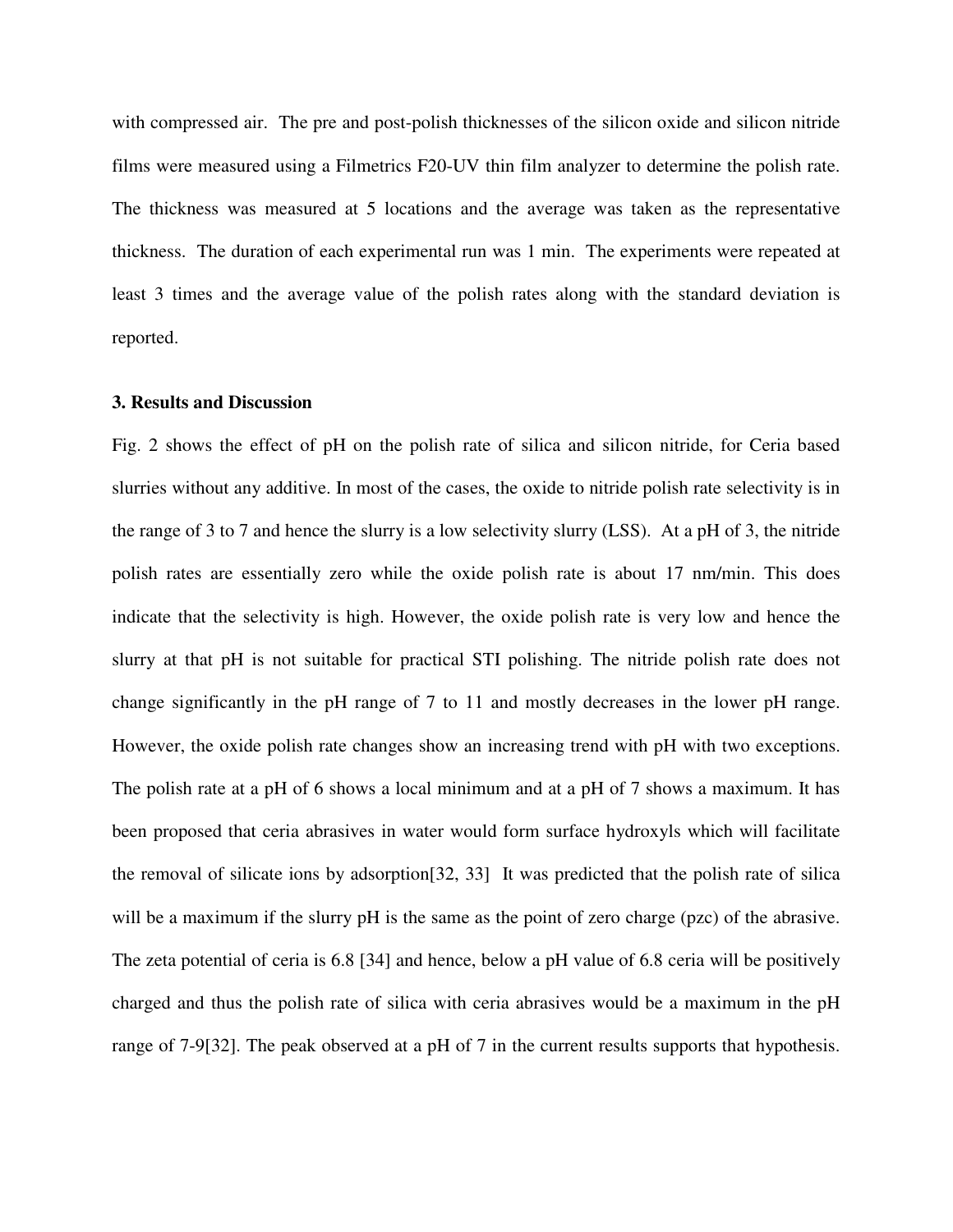The oxide polish rate is sensitive to pH particularly near the pH of 7 and hence slurry in that pH range will not be suitable for high volume manufacturing.

Fig. 3 shows the polish rate results as well as selectivity for the same slurry containing 1 wt  $\%$ glutamic acid. While the blank slurry shows a low selectivity, the slurry with glutamic acid shows a high selectivity of in the pH range of 5 to 7. Below a pH of 8, the difference between the pre and post polish thicknesses of nitride films were the same within the accuracy of the measuring instrument and the polish rate was practically zero. At a pH of 4 or less, both oxide and nitride polishing are suppressed and at a pH of 8 or more, the nitride polish rate increases thereby reducing the selectivity. The results are consistent with those reported in literature [30] where slurries with glutamic acid showed a selectivity of 266 at a pH of 5. It differs from another report [14] which mentions that with a ceria based slurry of 1 wthe solids and 1 wthe glutamic acid at a pH of 3.3, a selectivity of 91 was observed whereas both oxide and nitride polish rates are suppressed in our experiments at and below the pH of 4. The difference in the solid contents of the slurry might explain the difference between the results. It is also worth noting that the oxide polish rate is more or less the same in this pH range, when the slurry contains glutamic acid. Thus slight changes in pH will not alter the oxide polish rate or selectivity and hence the slurry will be production worthy.

The  $pK_a$  values of the glutamic acids are 2.19, 4.25 and 9.67 [35]. In the pH range of 5 to 7, both carboxylic groups will be negatively charged while the amino group will be positively charged. Thus the overall carried by the amino acid will be negative while the ceria abrasive will carry a slight positive charge in this pH range. Thus glutamic acid may be attracted to ceria particles in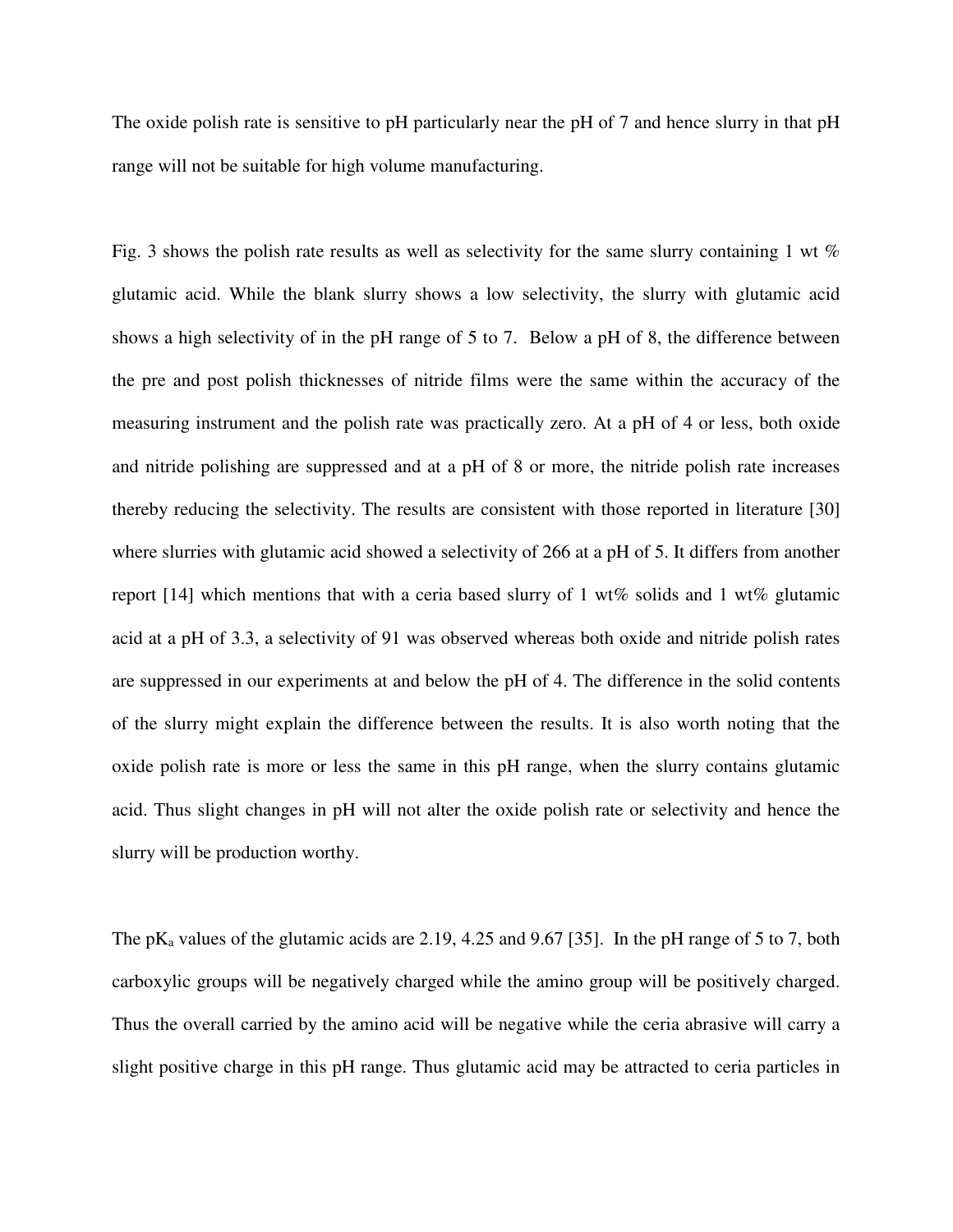this pH range. Below a pH of 4.25, glutamic acid will be neutral while the ceria particles would be positive. Hence the electrostatic forces between the ceria abrasives and glutamic acid should be less. However polish rate results indicate that the oxide polish is completely suppressed at pH of 3 and 4, while it is only marginally reduced in the pH range of 5 to 7. Thus the forces due to electrical charges on glutamic acid and ceria at different pH values do not explain the effect of glutamic acid.

The polish rate of the work surfaces for silica based slurries is shown in Fig. 4. The oxide polish rate shows a local maximum at a pH of 6 while the nitride polish rate shows a local maximum at a pH of 4 and the reasons are not clear. A comparison of Fig. 2 and Fig. 4 shows that silica based slurries provide less polish rate compared to ceria based slurries, even though the solid content is less for the ceria based slurries. The selectivity of silica based slurries is very low compared to that provided by ceria based slurries. In fact, at many pH values (3,4,5 and 7), silicon nitride surface is polished at a higher rate than the silica surface. Ceria is known to polish silica [34] and silicon nitride very well [36] and this is normally explained by 'chemical interaction', although insitu frictional force measurement seem to indicate that the effect may be mainly mechanical [37]. Three different mechanisms have been proposed to explain the mechanism of oxide polish with silica. Cook [34] proposed that silica interacts with water and forms Si-OH bonds, which interact with ceria abrasives and silica is removed as  $Si(OH)<sub>4</sub>$ . Another report [38] indicates that redox reaction between Ce(IV) and Ce(III) may facilitate the breaking of silicate lattice and the reaction between  $Ce(OH)_4$  and  $SiO_2$  may also enhance the polish rate. Hoshino et.al. [39] proposed that silica interacts with ceria and is removed as a lump rather than as the monomer  $Si(OH)<sub>4</sub>$ . Thus there is a general consensus on chemical interaction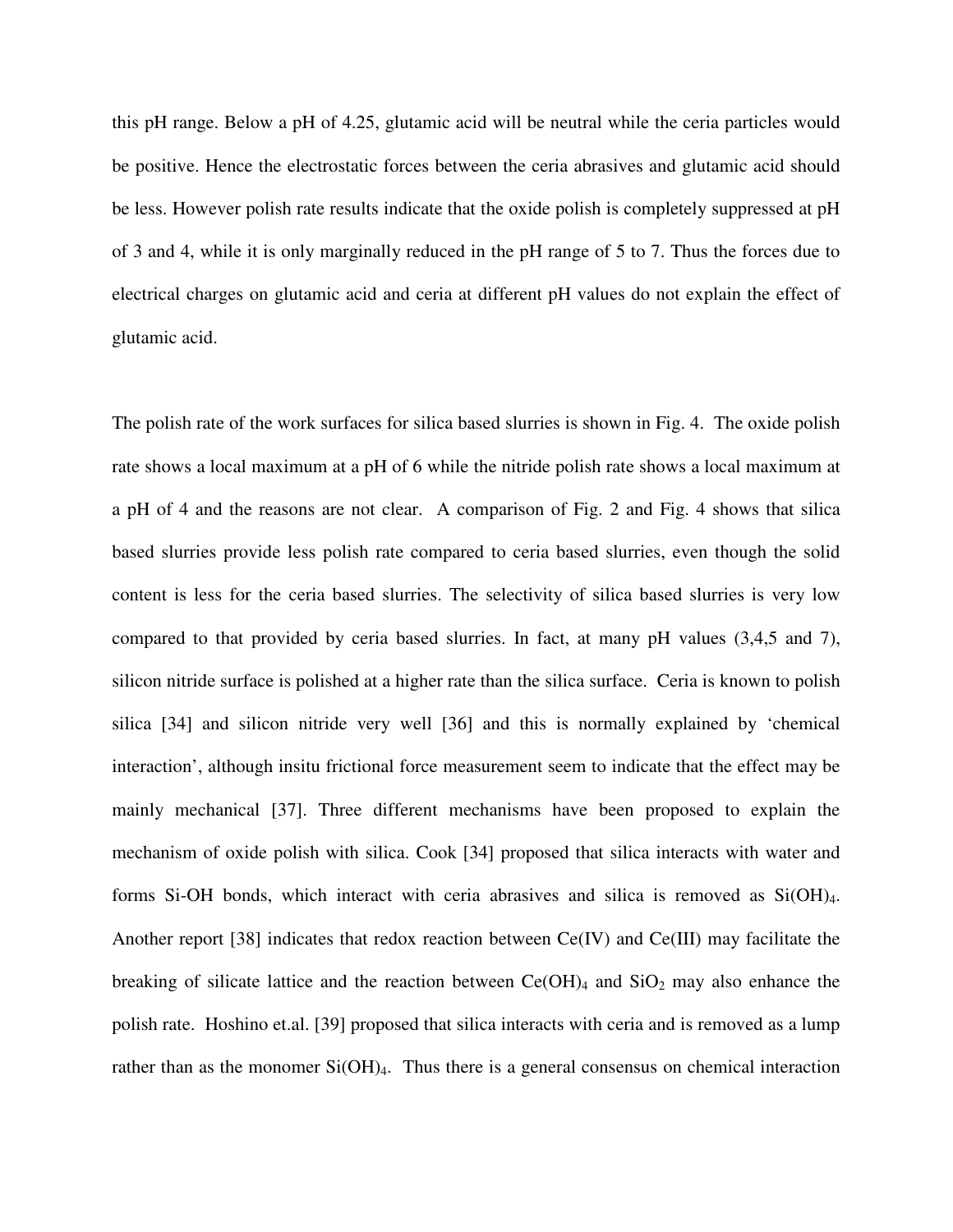between ceria and silica during CMP, but the exact mechanism has not been established unequivocally. It has been reported [40] that ceria based slurries provide higher selectivity than silica based slurries. The proposed hypothesis was that with ceria based slurries, chemical interaction between the abrasives and oxide led to increased oxide polish rates while the nitride polish rate was limited by the conversion of nitride surface layer to oxide. On the other hand, with silica based slurries, the removal mechanism is mainly dissolution and hence the selectivity would be low [40]. However, there are published reports showing that moderate to high selectivities can be achieved with silica based slurries with suitable additives [6-10]. Hence it is clear that this hypothesis cannot be applied for slurries with additives.

Fig. 5 shows the polish rate of oxide and nitride surfaces with siilica slurries containing glutamic acid. The oxide polish rate decreases dramatically when the pH is less than 7. On the other hand, the nitride polish rate decreases moderately when the pH is reduced below 6 and does not go to zero as in the case of ceria based slurries (Fig. 3). It is interesting to note that glutamic acid inhibits the nitride polish rate only for ceria slurries and not for silica slurries. By comparing Fig. 3 with Fig. 5, it can be seen that the selectivity drops from 50 to 4 when the abrasive is changed from ceria to silica for slurries containing glutamic acid. A quantitative match between polish rates for slurries with different abrasives may not be expected due to the difference in the particle size distribution, hardness and zeta potential of the particles and the solid content of the slurry. However, if the abrasive does not play a major role in the inhibition of nitride polish rate, the qualitative trends such as selectivity vs pH for a given additive is expected to be similar for slurries with same additive and different abrasives.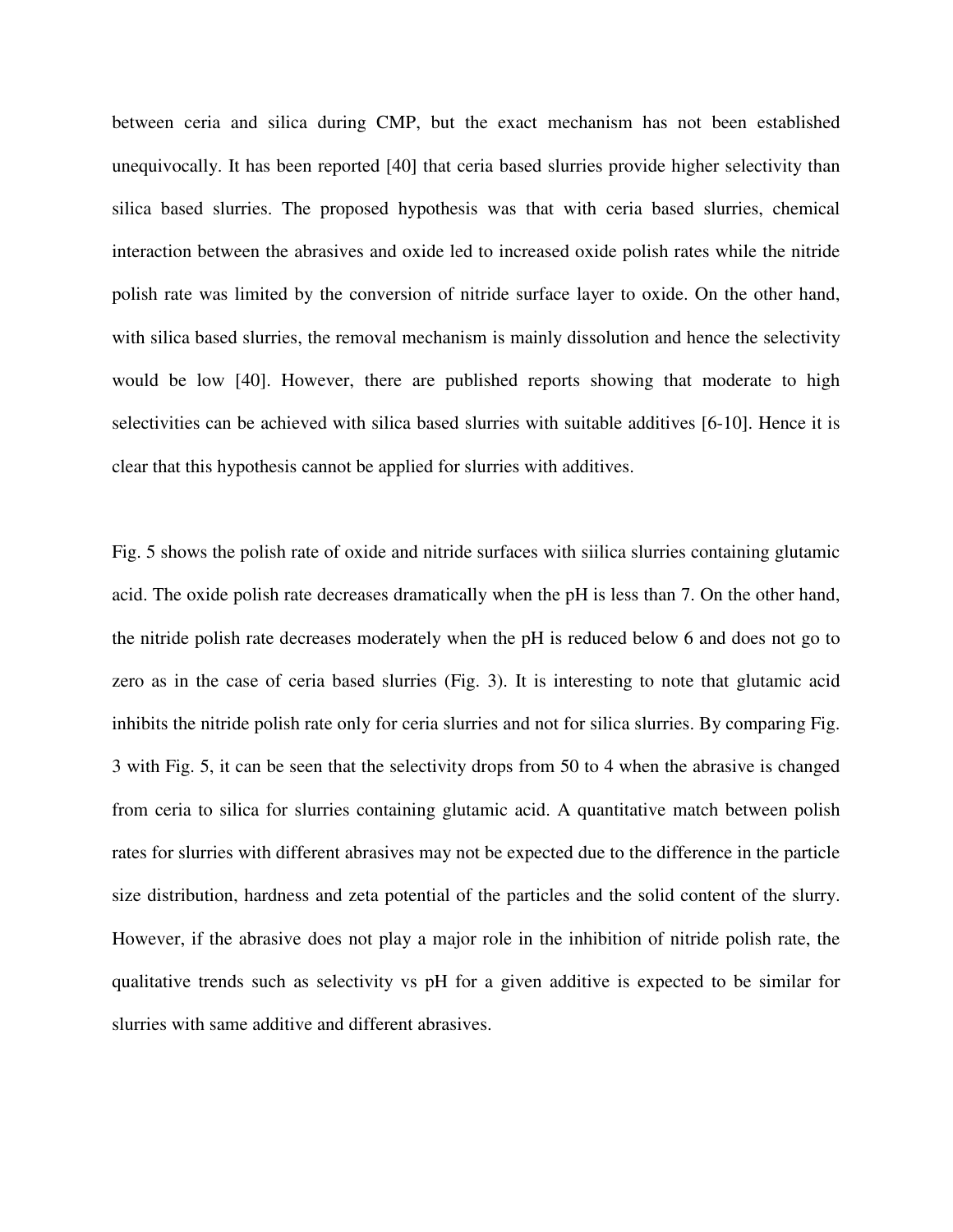Silicon nitride polish is believed to occur by a two step mechanism [36, 41]. In the first step, silicon nitride reacts with water to form silicon dioxide and in the second step, silicon dioxide is removed by CMP. This would expose the nitride to the solution enabling the repetition of the first step. If any of the additives inhibit the first step by adsorbing strongly on the silicon nitride surface, then the nitride removal will be suppressed. On the other hand, if the additive strongly adsorbs on silicon dioxide also, then the polish rate of oxide is also expected to be suppressed. This hypothesis was used to explain the suppression of nitride polish rate by proline and the suppression of nitride and oxide polish rate by arginine, as reported in literature [22]. The enhanced selectivity of ceria slurries with surfactants was also explained by the possibility of additive adsorption [23, 24, 42] For those additives adsorption may play a key role in determining the polish rate selectivity. However, adsorption studies for amino acids [43] indicate that proline and arginine adsorb onto the silica and nitride surface to an equal extent, while they influenced the polish rates of these work surfaces differently. Thus it was concluded that adsorption of the amino acids onto the work surfaces is not likely to be the key mechanism. If glutamic acid adsorbs onto the nitride surface and prevents the removal, it would inhibit the nitride polish rate for both silica based and ceria based slurries. Thus, results of the present work also support the conclusion that amino acid adsorption is not likely to be the sole mechanism of polish rate inhibition.

Electron Energy Loss Spectroscopy (EELS) studies indicate that the surface of ceria particles have more of  $Ce^{3+}$  ions than the inside of the particles [44]. It also showed that presence of Fluoride ions seem to stabilize the  $Ce^{3+}$  ions. Any impurity such as Lanthanum that is present in the ceria was found to be on the surface rather than on the inside. If and how these facts might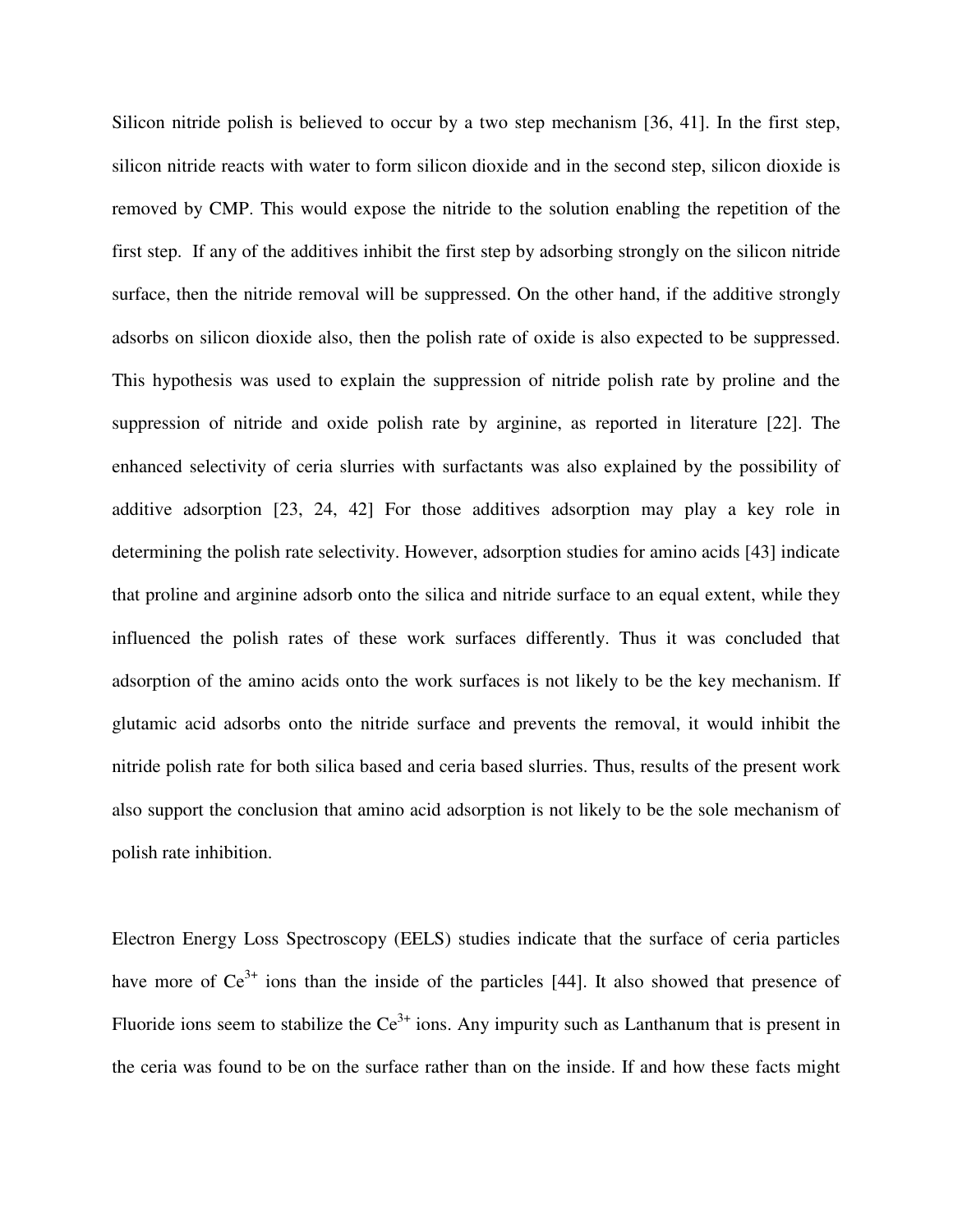influence the polishing of silica and silicon nitride is not clear. One possibility is that there are different types of active sites on the surface of ceria particles. One type would facilitate the bonding of ceria with silicon dioxide and the other would facilitate the bonding of ceria with silicon nitride. If the additives adsorb on nitride to prevent the hydrolysis and simultaneously lock or modify the nitride-affinity site on ceria, then nitride surface will not be polished. If the additive adsorbs onto the oxide surface but does not interact with the oxide-affinity site on ceria, one may propose that the interaction between the ceria and silica is weakened but not arrested. It may even be possible that the additive converts the nitride-affinity ceria sites to oxide-affinity ceria sites in which case, an enhanced oxide polish rate may be observed. At pH values lower than 5, the oxide as well as nitride affinity sites on the ceria may be deactivated. For silica based abrasives, the polishing is mainly mechanical and hence adsorption of the amino acid will not reduce the polish rate unless the adsorption is very strong and the layer is thick. Those additives which do show selectivity with silica based slurries may provide the nitride inhibition by adsorption. However, the adsorption of those additives has to be quantified and polish rates with slurries with the same additives and non-silica abrasives must be measured in order to confirm the hypothesis. For ceria abrasives, the nature of the active sites and the interaction between the additive and those sites is not clear. It is to be noted that the hypothesis of active sites for ceria abrasives is only a proposal and is yet to be confirmed. If the hypothesis is verified and the active sites are identified, it may be possible to tailor the ceria manufacturing process itself to produce high number of oxide active sites and low number of nitride active sites, to obtain highly selective abrasives for STI CMP. Further investigations are on to determine the surface state of ceria that is responsible for the oxide and nitride polish and the inhibition of the polish by the additives.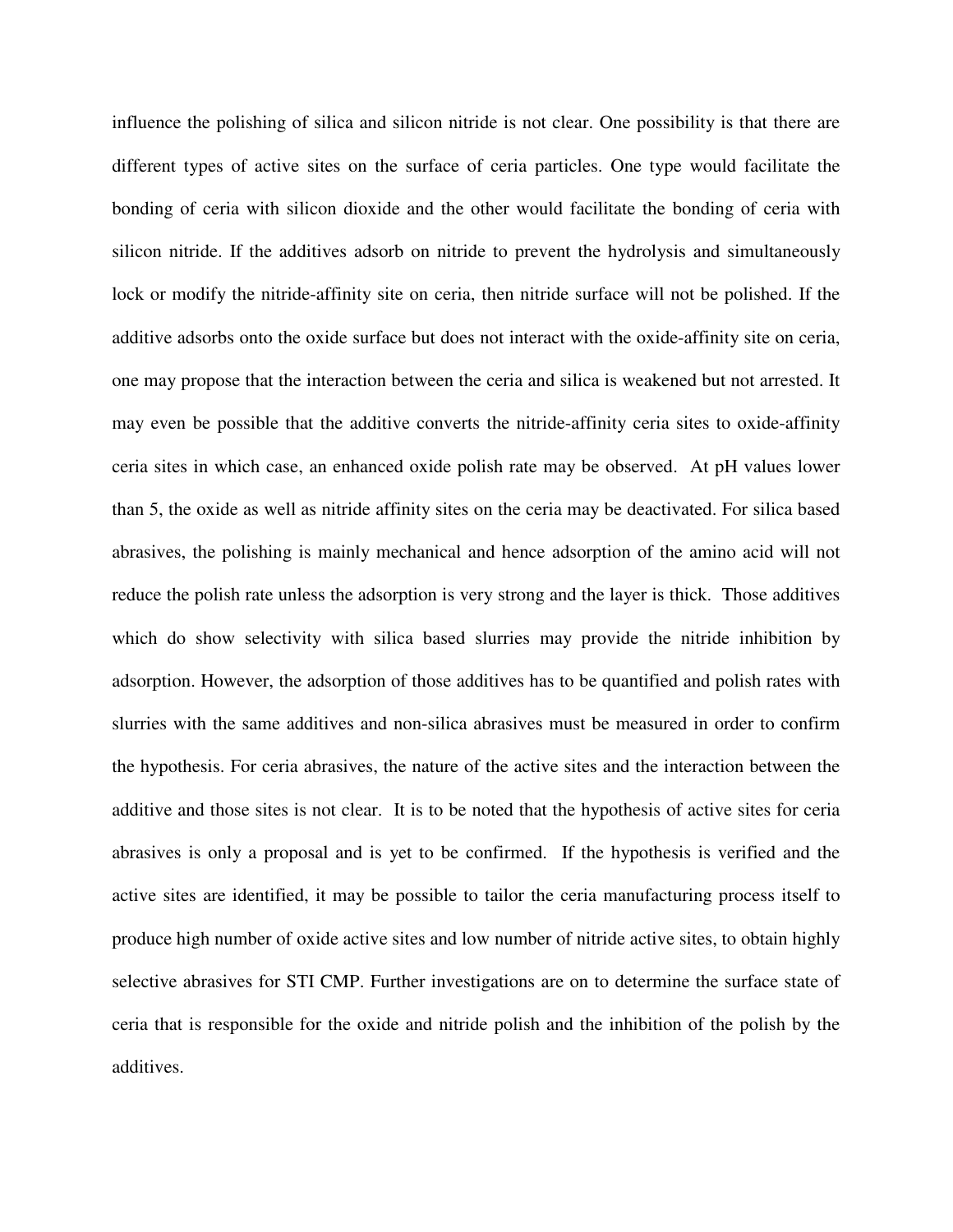#### **4. Conclusions**

Silicon dioxide and silicon nitride wafers were polished with slurries containing glutamic acid as additive in the pH range of 3 to 11.

- 1. For blank slurries, it is confirmed that ceria based slurries provide high selectivity while silica based slurries provide low selectivity.
- 2. When glutamic acid is used as additive, the suppression of nitride polish rate depends on the abrasive used. Ceria based slurries exhibited high selectivity in the pH range of 5 to 7. Under the same conditions, silica based slurries showed only low selectivity throughout the pH range investigated. In some cases, silica based slurries even exhibited a selectivity of less than 1.
- 3. It is proposed that adsorption of glutamic acid is not the key mechanism of nitride polish rate suppression. Previous reports indicate that the conclusion holds true for two other amino acids (proline and arginine) as well.
- 4. When glutamic acid is used as additive, the interaction between the additive and the abrasive also plays a major role in enhancing selectivity. It is proposed that ceria abrasives may contain one type of active sites that interact with silica surfaces and another type of active sites that interact with silicon nitride surfaces. The modification of the different active sites by the additives would lead to significant changes in selectivity. This hypothesis is yet to be verified.

### **Acknowledgements**

The authors thank the Department of Science and Technology (DST), India for financing this project (SR/S3/CE/57/2005-SERC-ENGG), Sodiff Inc, Korea for donating the ceria abrasives and Molycorp. Inc, USA for providing the report on ceria [38].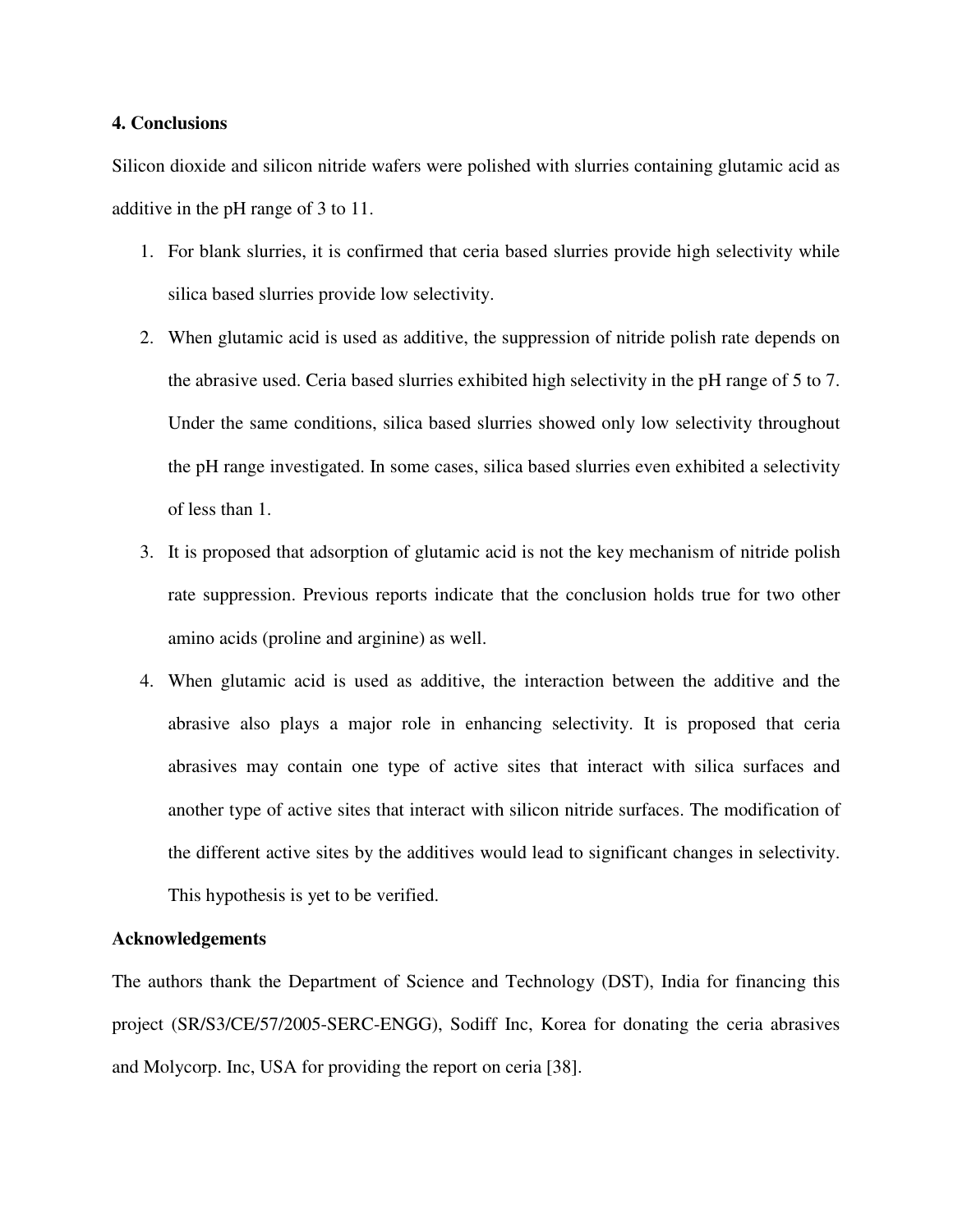#### **References**

- [1] J. M. Steigerwald, S. P. Murarka, R. J. Gutmann, Chemical Mechanical Planarization of Microelectronic Materials, John Wiley & Sons, New York, 1997, p. 2.
- [2] M. R. Oliver, Chemical Mechanical Planarization of Semiconductor Materials, Springer, New York, 2004, p. 1.
- [3] P. B. Zantye, A. Kumar, A. K. Sikder, Mater. Sci. Eng. R. 45 (2004) 89.
- [4] R. Srinivasan, S.V. Babu, W.G. America, Y-S. Her, US Patent 6,468,910 (2002).
- [5] H. Kodama, S. Suzumura, N. Yokomuchi, S. Miura, H. Otake, A. Kawamura, M. Ito, US Patent 5,733,819 (1998).
- [6] W. R. Morrison, K.P. Hunt, European Patent 0853335 (1998).
- [7] S-Y. Jeong, S-Y. Kim, Y-J. Seo, Microelec. Engg. 66 (2003) 480.
- [8] S-Y. Kim, K-J. Lee, Y-J. Seo, Microelec. Engg. 66 (2003) 463.
- [9] D. F. Canaperi, R. Jagannathan, M. Krishnan, C.O. Morgan, T.M. Wright, US Patent 6,114,249 (2000).
- [10] I. Belov, L. Puppe, G.W. Passing, T.J. Hunt, US Patent 6,964,600 (2005).
- [11] G. S. Grover, B.L. Mueller, US Patent 5,759,917 (1998).
- [12] G. S. Grover, B.L. Mueller, S. Wang, US Patent 6, 689, 692 (2004).
- [13] G.S. Grover, B.L. Mueller, S. Wang, US Patent 6,984,588 (2006).
- [14] T. Kido, K. Ichikawa US Patent 6,436,835 (2002).
- [15] S. D. Hosali, A.R. Sethuraman, J-G. Wang, L.M. Cook, US Patent 5,738,800 (1998).
- [16] S. D. Hosali, A.R. Sethuraman, J-G. Wang, L.M. Cook, US Patent 6,042,741 (2000).
- [17] S. D. Hosali, A.R. Sethuraman, J-G. Wang, L.M. Cook, M.R. Oliver, US Patent 6,132,637 (2000).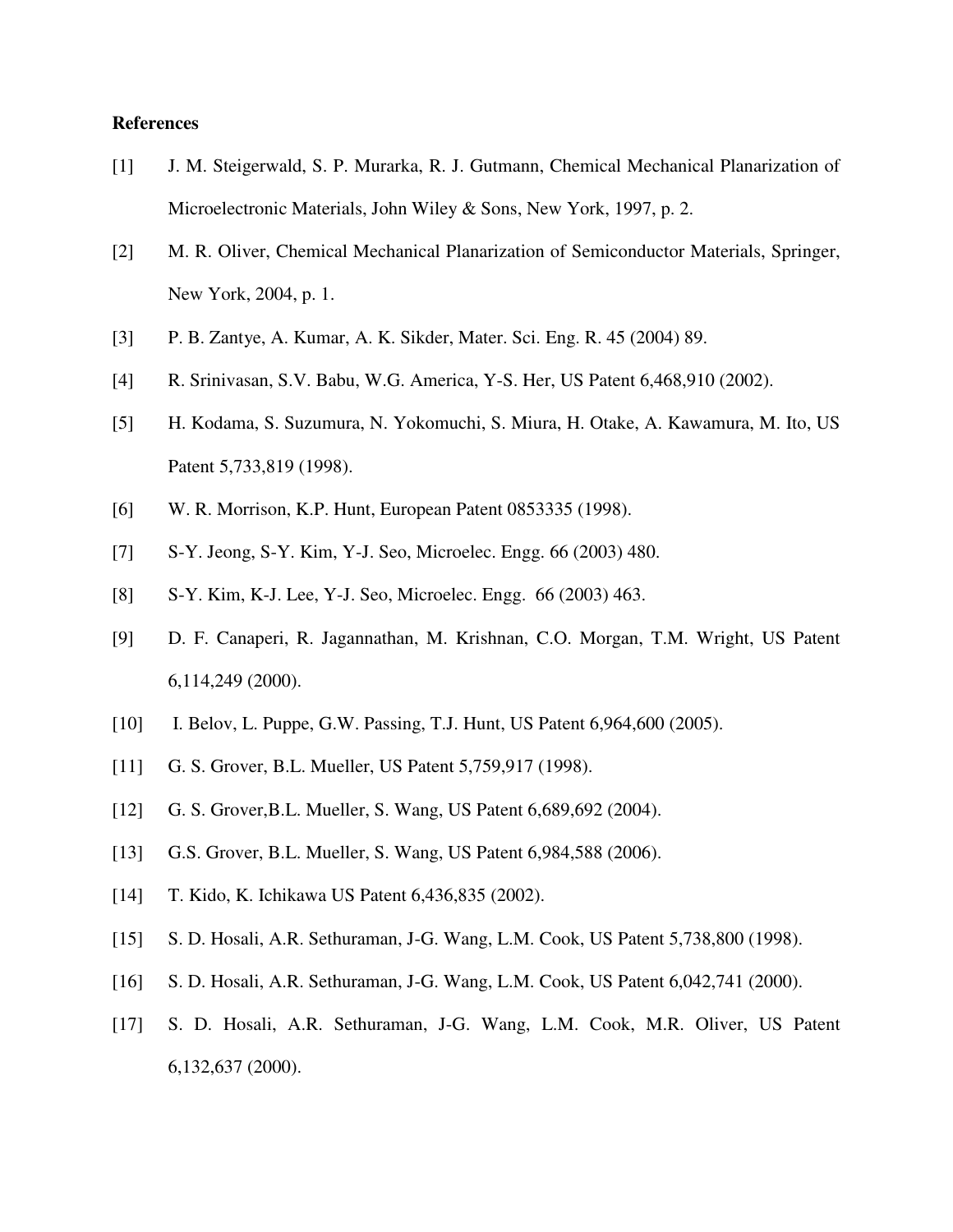- [18] S. D. Hosali, A.R. Sethuraman, J-G. Wang, L.M. Cook, M.R. Oliver, US Patent 6,218,305 (2001).
- [19] T. Kido, F. Tsujino, K. Ichikawa, N. Uotani, US Patent 6,299,659 (2001).
- [20] R. Srinivasan, S.V. Babu, W.G. America, Y-S. Her, US Patent 6,627,107 (2003).
- [21] R. Srinivasan, S.V. Babu, W.G. America, Y-S. Her, US Patent 6,544,892 (2003).
- [22] R. Srinivasan, S.V. Babu, W.G. America, Y-S. Her, US Patent 6,491,843 (2002).
- [23] T. Katoh, H-G. Kang, U. Paik, J-G. Park, Jpn. J. Appl. Phys. Part I 3(42) (2003) 1150.
- [24] S-Y. Kim, S. Lee, U. Paik, T. Katoh, J-G. Park, J. Mater. Res. 18(9), (2003) 2163.
- [25] B. Edelbach, E. Oswald, Y-S. Her, US Patent 6,616,514 (2003).
- [26] W-Q. Xu, S. Hegde, US Patent Application 2005/0028450A (2005).
- [27] W-Q. Xu, S. Hegde, US Patent Application 2005/0136673A (2005).
- [28] A. Martin, G. Spinolo, S. Morin, M. Bacchetta, F. Frigerio, B. A. Bonner, P. McKeever, M. Tremolada, A. Iyer, Proc. Mat. Res. Soc. Symp. (2003) 767.
- [29] W.G. America, S.V. Babu, Electrochem. Solid-State Lett. 7(12) (2004) G327.
- [30] P. W. Carter, T. P. Johns, Electrochem. Solid-State Lett. 8(8) (2005) G218.
- [31] P.W. Carter, T.P. Johns, US Patent Application 20040152309 A1 (2004).
- [32] K. Osseo-Asare, J. Electrochem. Soc. 149 (12) (2002) G651.
- [33] P. Suphantharida, K. Osseo-Asare, J. Electrochem. Soc. 151 (10) (2004) G658.
- [34] L. M. Cook, J. Non-Cryst. Solids 120 (1990) 152.
- [35] A. L. Lehninger Principles of Biochemistry, 2<sup>nd</sup> Edition, CBS publishers, New Delhi (1984) p. 107.
- [36] M. Jiang, N. O. Wood, R. Komanduri, Wear 220 (1998) 59.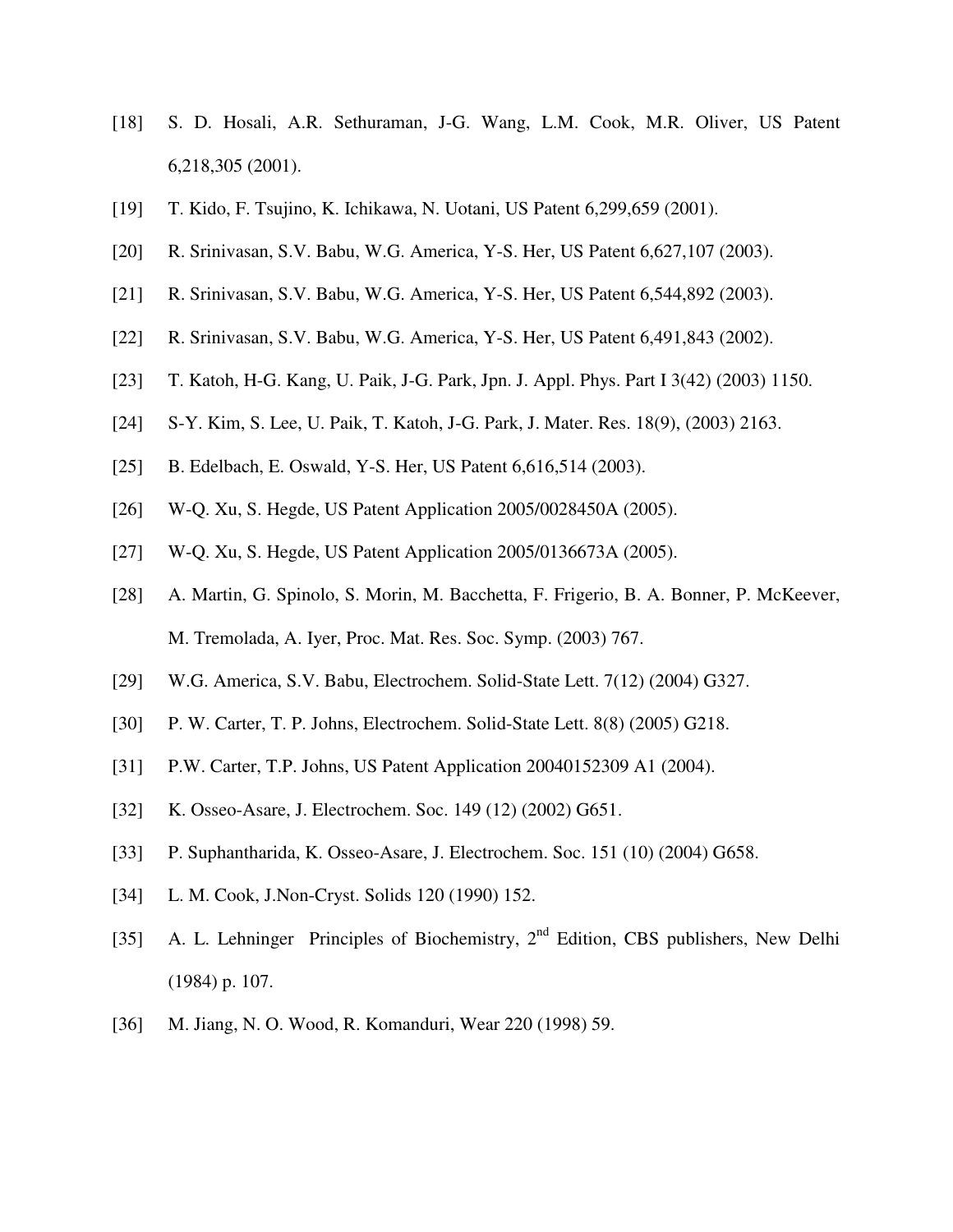- [37] J. T. Abiade, S. Yeruva, W. Choi, B.M. Moudgil, D. Kumar, Rajiv K. Singh, J. Electrochem. Soc. 153 (11) (2006) G1001.
- [38] B.T. Kilbourn, Cerium, A guide to its role in chemical technology, Molycorp. Inc. Mountainpass, CA, USA (1992) p. 25.
- [39] T. Hoshino, Y. Kurata, Y. Terasaki, K. Susa, J. Non-cryst. Solids 283 (2001)129.
- [40] N. Chandrasekaran, Mat. Res. Soc. Symp. Proc. 816 (2004) K 9.2.1.
- [41] Y-Z. Hu, R.J. Gutmann, T.P. Chow, J. Electrochem. Soc. 145(11) (1998) 3919.
- [42] J-G. Park, T. Katoh, J-H. Park, U. Paik, K-D. Kwack, Rare metals 21 (2002) 6.
- [43] Y. Nagendra prasad, S. Ramanathan, Electrochem. Solid-State. Lett. 9 (2006) G337.
- [44] S. R. Gilliss, J. Bentley, CB. Carter, Appl. Surf. Sci. 241 (2005) 61.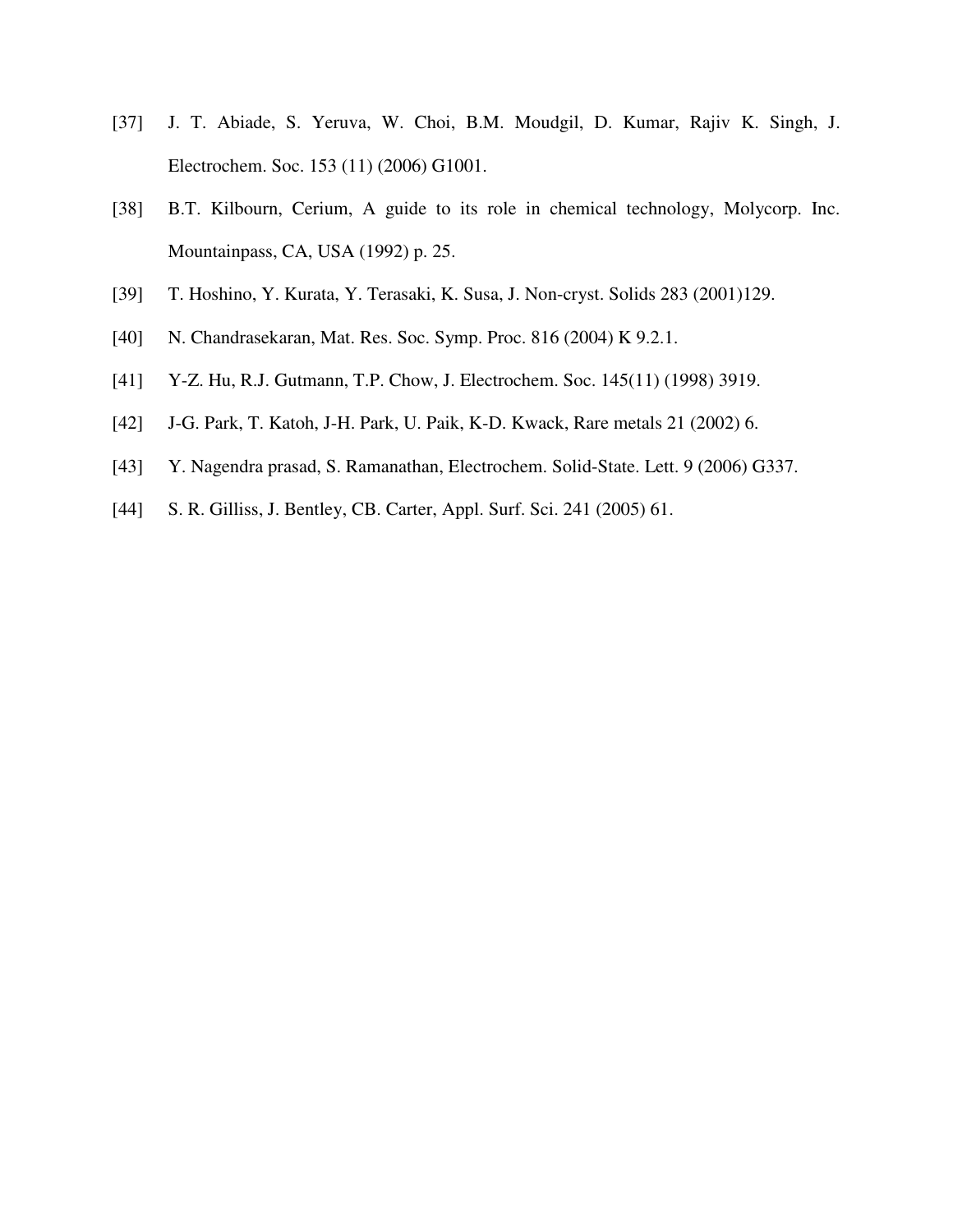## **Figure Captions**

Fig. 1. Structure of glutamic acid

Fig. 2. Polish rates of silicon dioxide and silicon nitride surfaces vs pH in 0.25 wt% ceria slurry Fig. 3. Polish rates of silicon dioxide and silicon nitride surfaces vs pH in 0.25 wt% ceria slurry with 1 wt% glutamic acid. Selectivity vs pH in the same slurry is shown in the secondary axis Fig 4. Polish rates of silicon dioxide and silicon nitride surfaces vs pH in 5 wt % silica slurry Fig. 5. Polish rates of silicon dioxide and silicon nitride surfaces vs pH in 5 wt% silica slurry with 1 wt% glutamic acid.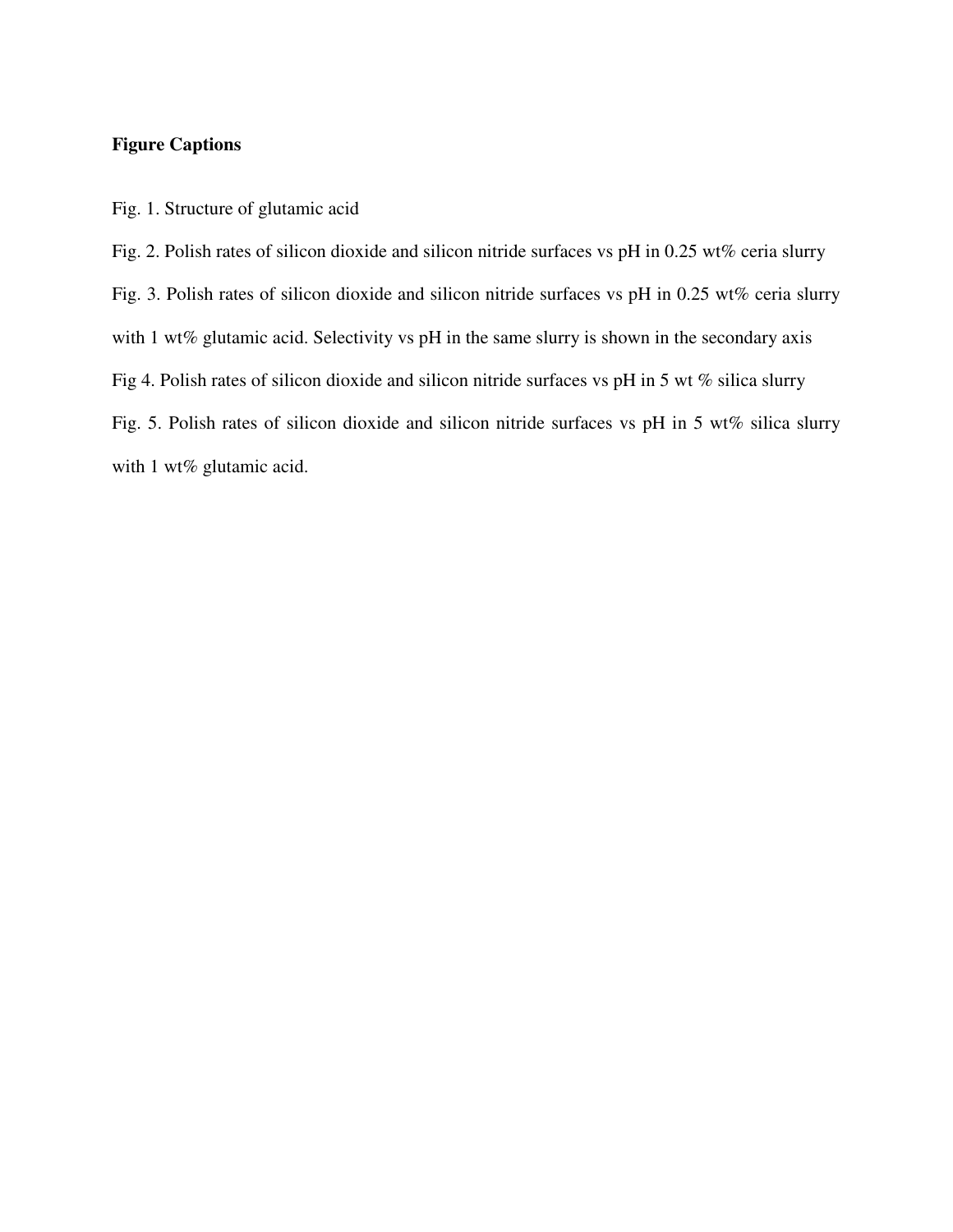

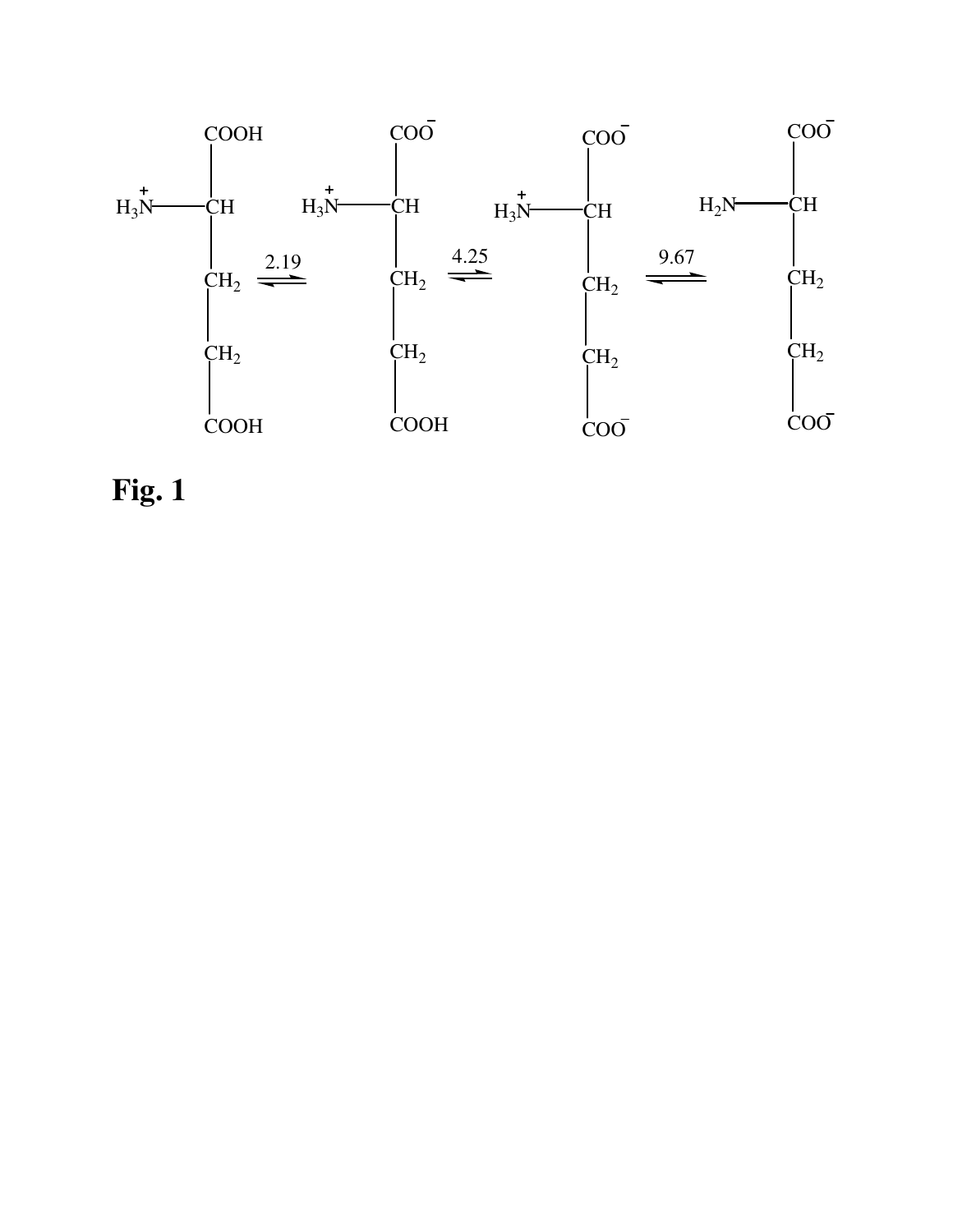

**Fig. 2**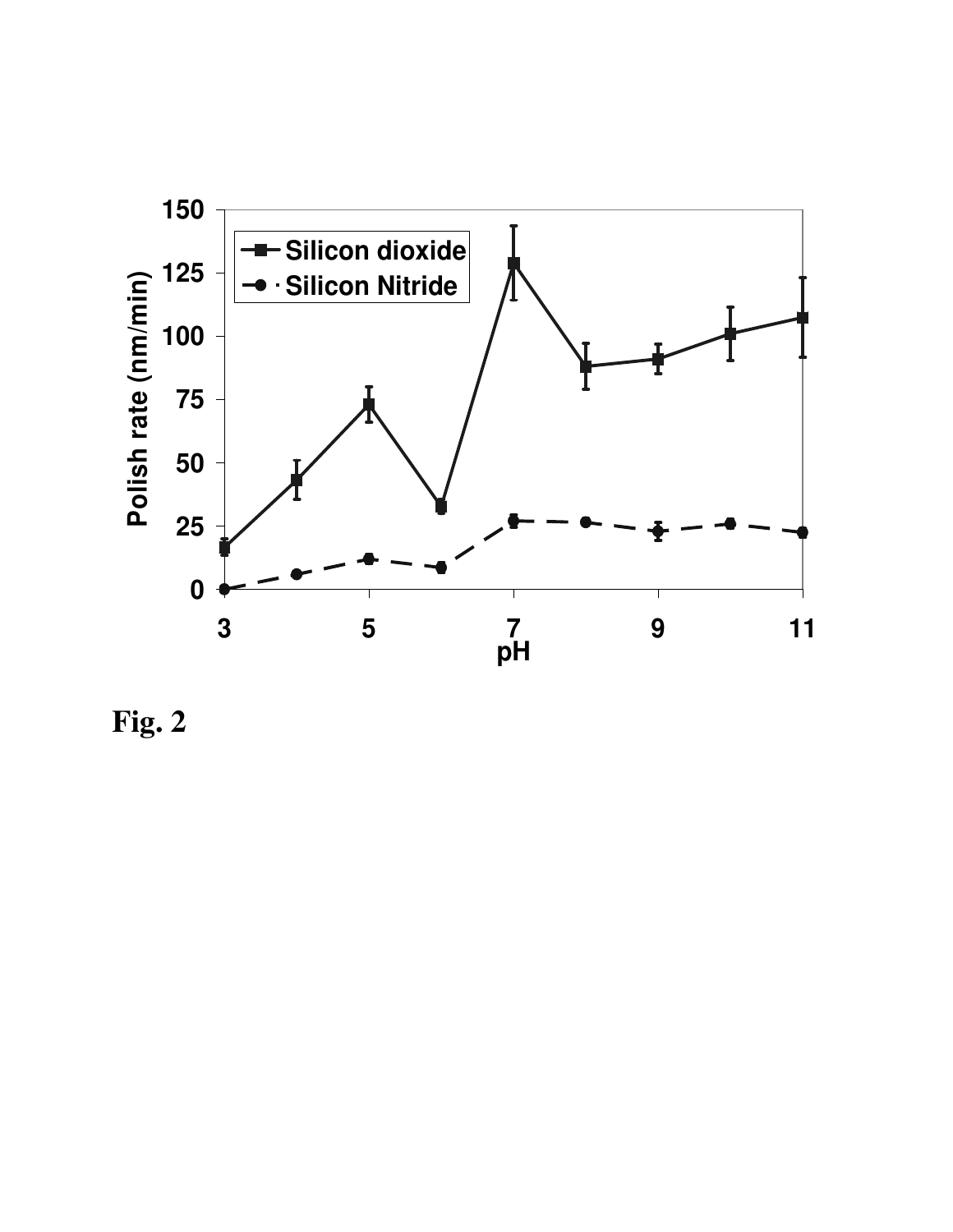

**Fig. 3**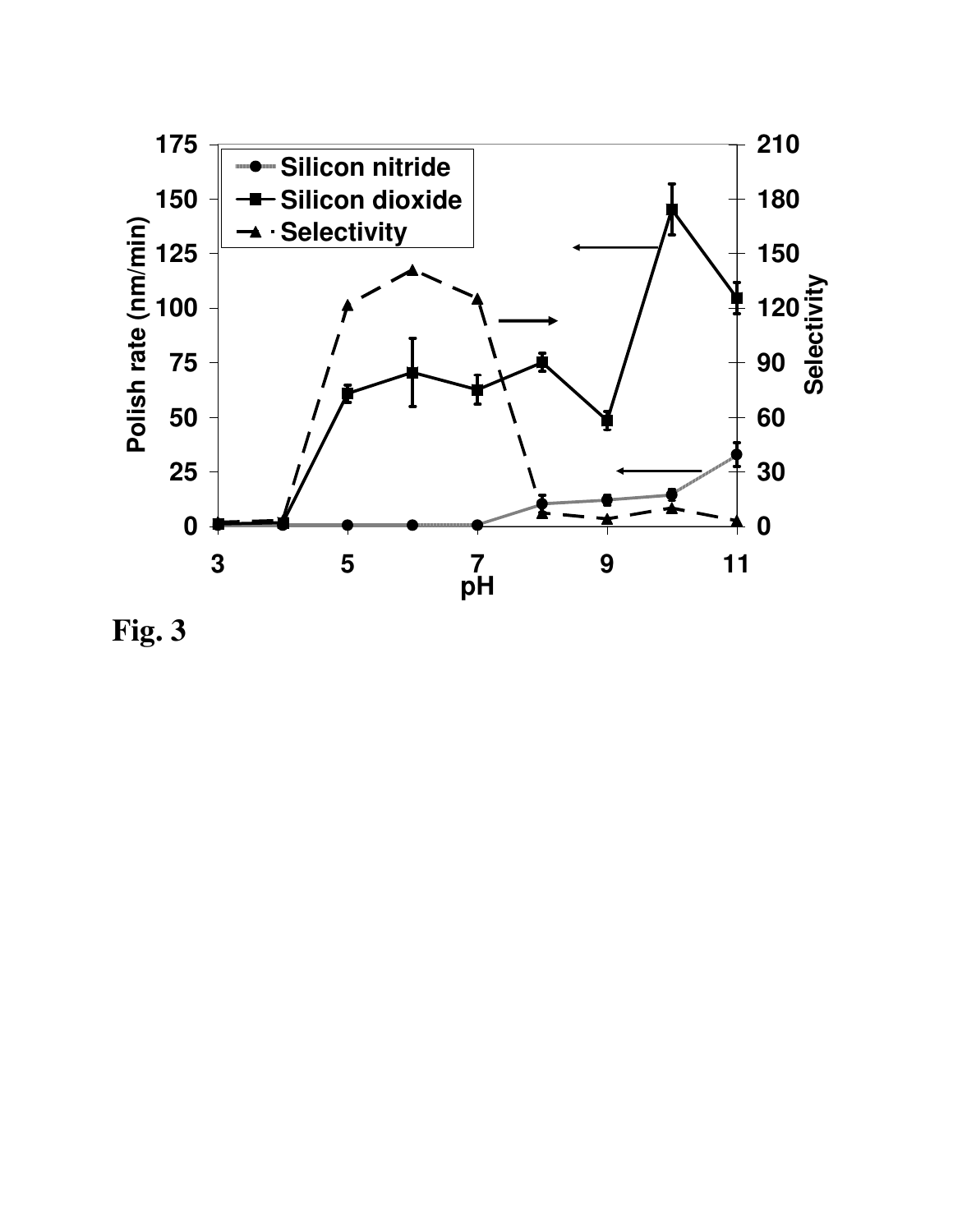

**Fig. 4**